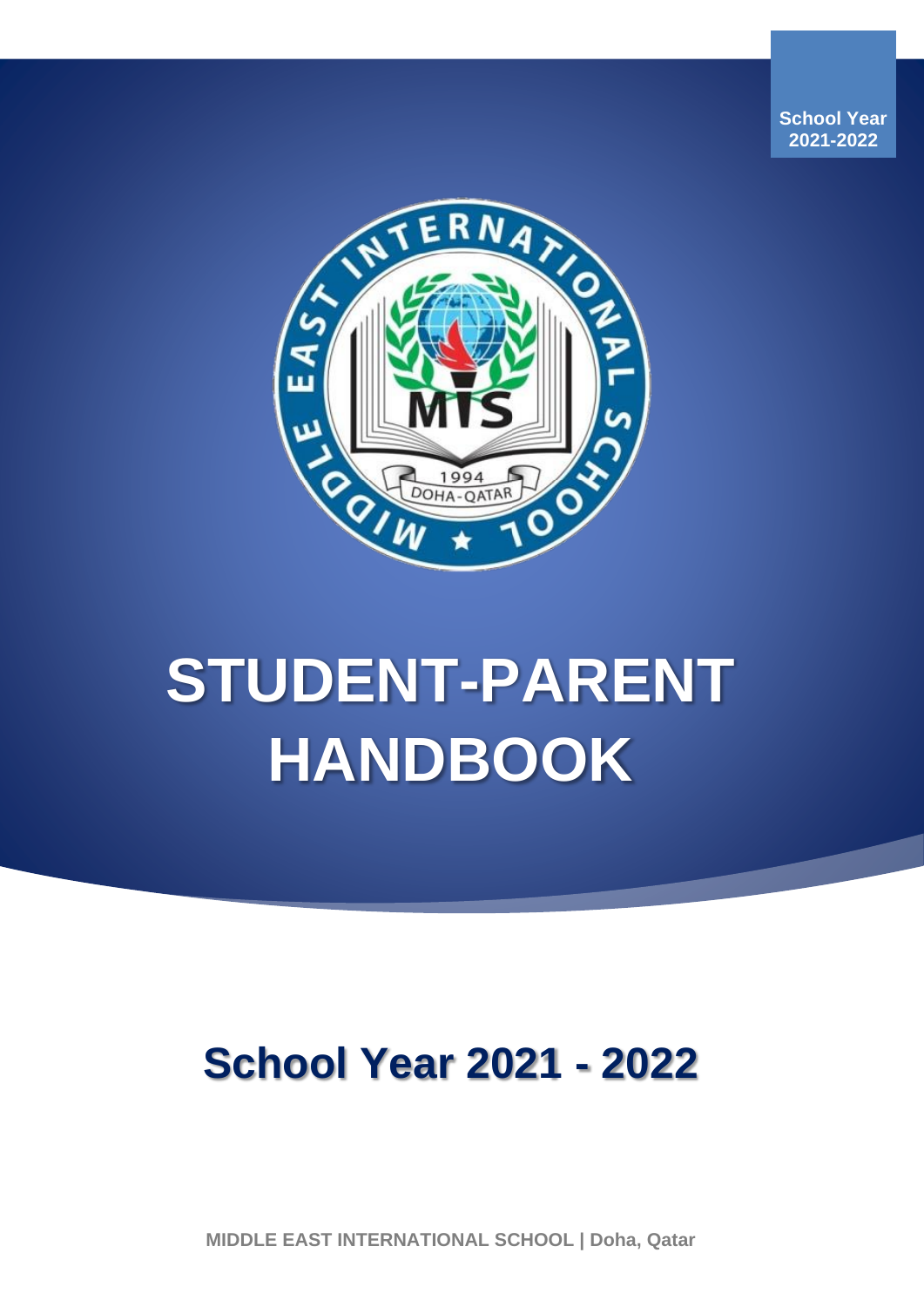

**TABLE OF CONTENTS** *(Highlights of the Handbook)*

| <b>MIS History and Educational Philosophy</b> |                                                                                                                             | 2  |
|-----------------------------------------------|-----------------------------------------------------------------------------------------------------------------------------|----|
| <b>General Information</b>                    |                                                                                                                             |    |
| <b>Regular Hours</b>                          |                                                                                                                             | 3  |
| <b>Arrival Procedure</b>                      |                                                                                                                             | 3  |
| Late Arrivals                                 |                                                                                                                             | 4  |
| <b>Tardiness</b>                              |                                                                                                                             | 4  |
| <b>Dismissal Procedure</b>                    |                                                                                                                             | 4  |
|                                               |                                                                                                                             | 4  |
| <b>Early Dismissal Days</b>                   |                                                                                                                             |    |
| <b>Excused Absences</b>                       |                                                                                                                             | 4  |
| Dismissal/After school care                   |                                                                                                                             | 5  |
| <b>Educational Problem-Solving Process</b>    |                                                                                                                             | 5  |
|                                               |                                                                                                                             | 6  |
| Website and SMS                               |                                                                                                                             | 7  |
| <b>Books and Supplies</b>                     |                                                                                                                             | 7  |
| School Canteen                                |                                                                                                                             | 7  |
| <b>School Clinic</b>                          |                                                                                                                             | 7  |
| <b>Special Services for Students</b>          |                                                                                                                             | 8  |
|                                               |                                                                                                                             | 8  |
|                                               |                                                                                                                             | 8  |
| <b>School Uniform Policy</b>                  |                                                                                                                             | 9  |
|                                               |                                                                                                                             | 9  |
| <b>Mobile Phones</b>                          |                                                                                                                             | 9  |
| Lunch and Snack                               |                                                                                                                             | 10 |
| <b>Library Guidelines</b>                     |                                                                                                                             | 10 |
| Activities                                    |                                                                                                                             | 10 |
|                                               |                                                                                                                             |    |
| End-of-semester Early Exam Policy             |                                                                                                                             | 11 |
| End-of-semester Make-up Exams                 |                                                                                                                             | 11 |
|                                               |                                                                                                                             | 12 |
| <b>Conduct and Discipline</b>                 |                                                                                                                             |    |
| <b>Rules of Conduct</b>                       |                                                                                                                             | 12 |
| <b>Behavioral Offenses</b>                    |                                                                                                                             | 13 |
| <b>Assembly Behavior</b>                      |                                                                                                                             | 13 |
| Leaving Campus                                |                                                                                                                             | 13 |
| <b>Banned Items</b>                           |                                                                                                                             | 14 |
| <b>Bullying/Harassment</b>                    |                                                                                                                             | 14 |
|                                               |                                                                                                                             |    |
| Substance Abuse Disciplinary Action           |                                                                                                                             | 14 |
| <b>Elementary Section Discipline Policy</b>   |                                                                                                                             | 15 |
| <b>Academics and Advising</b>                 |                                                                                                                             |    |
| <b>Grading Criteria</b>                       |                                                                                                                             | 17 |
|                                               |                                                                                                                             | 17 |
| <b>Minimum Graduation Requirements</b>        |                                                                                                                             | 17 |
| Honors/AP Courses                             |                                                                                                                             | 18 |
|                                               |                                                                                                                             | 19 |
| Independent Study                             |                                                                                                                             |    |
| Summer School Credit Option                   |                                                                                                                             | 19 |
|                                               |                                                                                                                             | 19 |
|                                               |                                                                                                                             | 20 |
| <b>Counseling Services</b>                    |                                                                                                                             | 21 |
| Acceptable Technology Use Policy              |                                                                                                                             | 21 |
|                                               |                                                                                                                             | 22 |
|                                               | Academic Honesty Guidelines (and according continuum and according of Academic Honesty Guidelines (and according continuum) | 23 |
| <b>Appendices</b>                             |                                                                                                                             | 26 |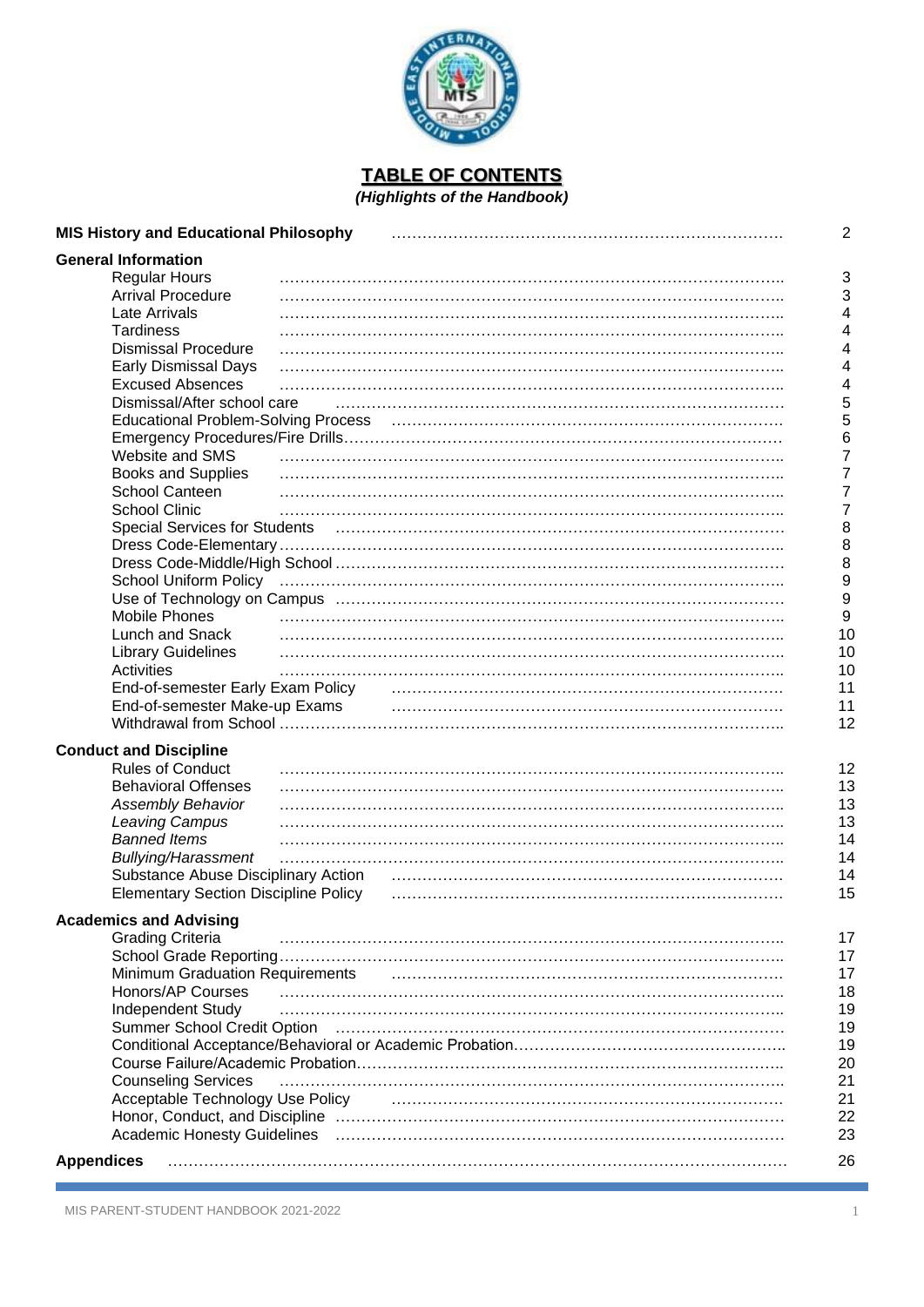

# **MIS – HISTORY AND EDUCATIONAL PHILOSOPHY**

#### **Brief History**

In the year 1994, our Chairman, Mr. Salem Rashid Thani Al Mohanadi started this institution as his first step towards fulfilling his dream of providing excellent educational facility for children of the local as well as the expatriate community of Doha, Qatar. The Middle East International School (MIS) is a private school, established under the supervision of the local Ministry of Education. It is committed to providing the highest standard of education. MIS is currently a K-12, English language, college preparatory school that offers students from the international community and State of Qatar an American curriculum, based on Common Core and California standards. Qatar History is instructed in English.

In its early years, MIS first began as a kindergarten and primary school, located in a rented premises along the area of Al Mansoura, then later expanded upwards to  $12<sup>th</sup>$  grade. The years from when it was first established to present have brought significant growth to both MIS and its community. MIS's new campus opened on September 2011 in Mesaimeer, as a state-of-art facility with an overall capacity for approximately 900 K – 12 students.

MIS is a distinct institute of learning where its teaching faculty and administrative staff are presently drawn from many different countries and the student body typically represents over fifty nationalities.

#### **Vision**

Today, in Qatar, we prepare students for their future, one that can hardly be imagined. What we know is that critical thinking skills will be crucial to their success. Theirs is a digital world; their future will be more strongly affected by technology. Excellence in education as we enter the 21st Century presupposes that technology is seamlessly integrated throughout our instructional program.

#### **Mission Statement**

Our mission is learning through critical thinking, problem-solving, and creativity to be competitive in the international community. To achieve our mission, we will provide a supportive environment and an exemplary educational program built upon a foundation of respect and high standards for achievement and effort.

#### **Important Values**

MIS is a multi-cultural learning community. We are proud of our traditional cultures. We are proud of our technological advances. We believe learning should be: Authentic, innovative, and collaborative. And we strive to keep these learning strategies ever present at MIS.

#### *Responsibility:*

MIS students must take responsibility for their actions and behave appropriately at school and school events. One of our goals is to help students become caring and responsible citizens who are ready to make a contribution to society. Students display responsibility by following classroom/school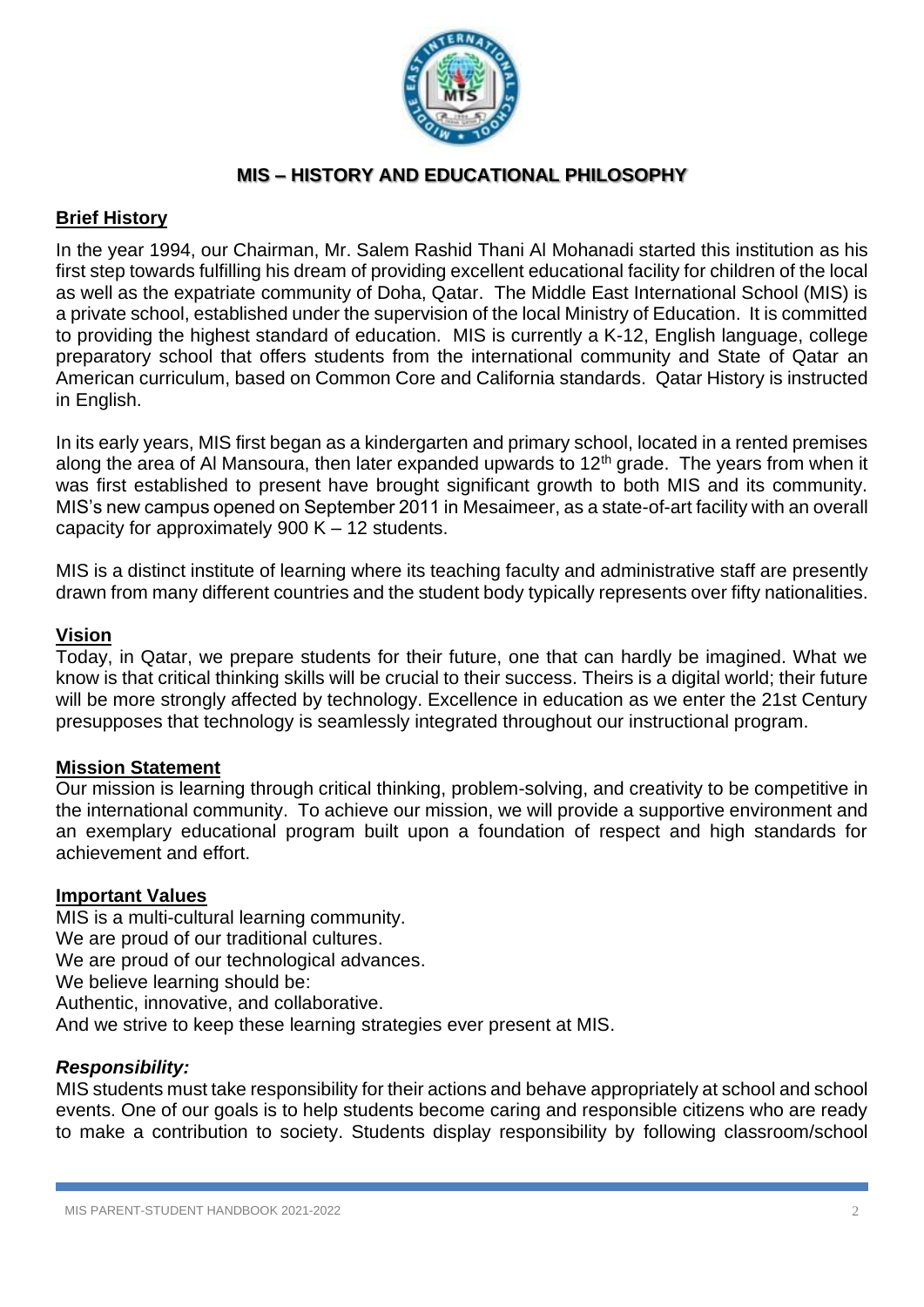

rules, doing their own homework, coming to class on time, picking up after themselves, and finding ways to make a positive contribution to the school and community.

# *Integrity:*

Integrity is an essential value for every person at MIS. Integrity is defined as honesty and good moral character. Students display integrity by doing their own homework, submitting their own work for assessment, and by reporting dishonest acts. Students who are dishonest will receive the appropriate consequences from the administration.

#### *Community:*

Being a part of a community means sharing in a fellowship with others, as a result of common beliefs, attitudes, and goals. A community is extremely important in the well-being of any human being, in particular, students and young people.

#### *Empathy:*

Empathy is the ability to understand the feelings or rationales of another human being. At MIS, we strive to cultivate a compassionate environment based on the ability to relate to others in our community.

# **GENERAL INFORMATION**

#### **Regular School Hours**

The school day runs from:

**7:15 a.m. - 12:30 p.m. for Kindergarten students**

**7:15 a.m. - 2:00 p.m. for Elementary, Middle and High School students**

There is a high correlation between attendance and achievement. MIS takes attendance very seriously as a key component of a quality education. Cutting/skipping classes and truancy are also considered detrimental to your child's learning, and are defined as follows:

*Cutting/Skipping class*--A student who is present at school but fails to attend class is considered to have cut class. Students who do not go to the nurse when ill or sit in the restroom or elsewhere during class time are cutting class. A cut class has major consequences which are outlined in the *behavioral consequences chart* of this handbook.

*Truancy*--A student's absence from the school grounds that is unauthorized by a parent. Students who are truant will not be allowed to make up missed work and will be subject to the consequences outlined in the *behavioral consequences chart* of this handbook.

#### **Arrival Procedures**

It is very important for students to arrive at school on time. **Gates open at 6:45 a.m.** Students will be allowed into the building at 7:00 a.m. and may wait in the courtyard or by the blue canopy waiting area. The school is not responsible for students prior to 6:45 a.m. and will not admit students on campus before this time. No staff are present to supervise prior to 6:45 a.m.

Students are expected to be in their first period class by 7:15 a.m. A student will automatically be marked tardy after 7:15 a.m. Students in grades 6 - 12 will not be allowed to attend their first period class after this time. They will be asked to wait in the blue-canopied area in the main entry, until the second period begins and their tardiness will be recorded.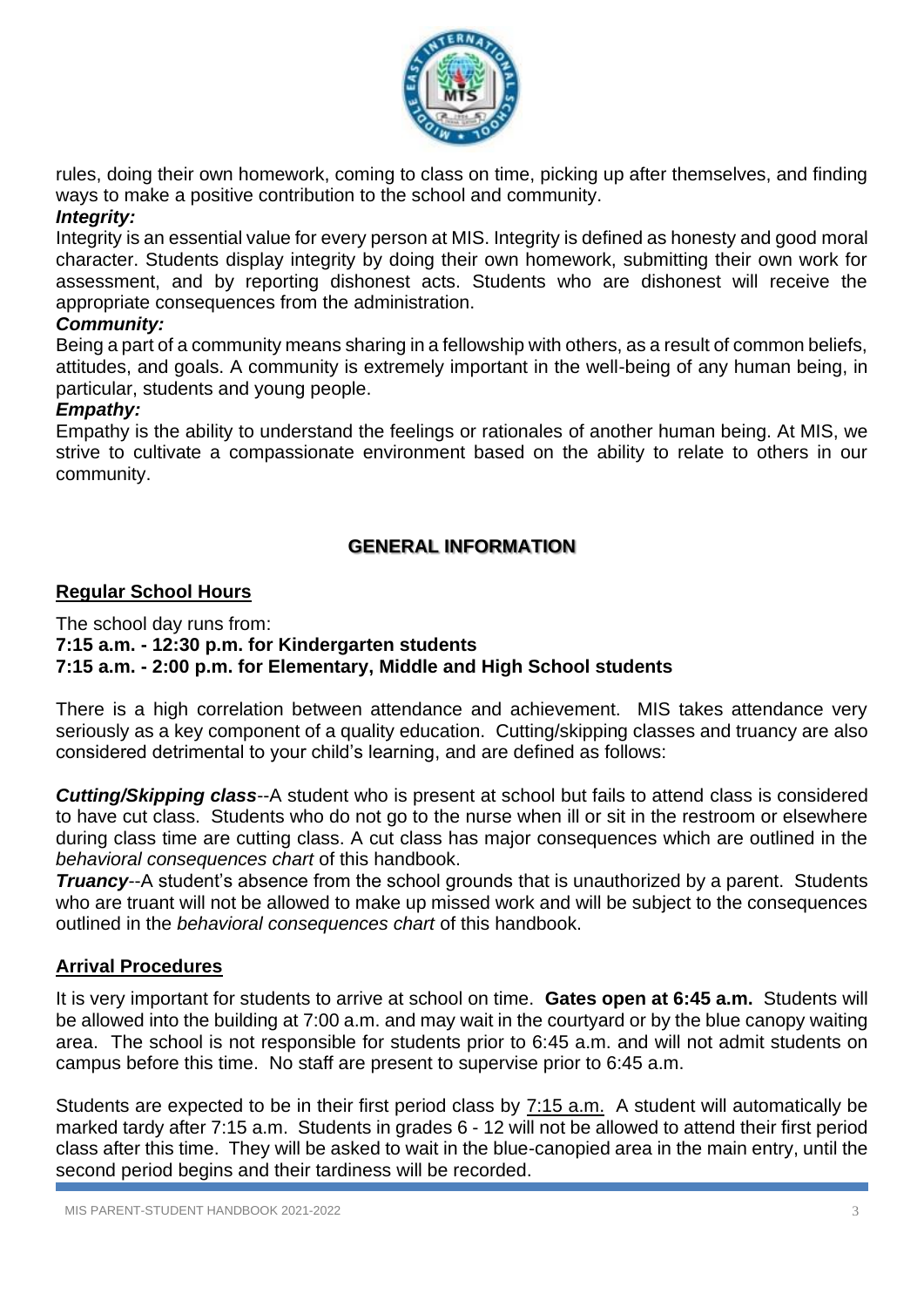

# **Late arrivals fall into one of two categories: Excused or Unexcused**

*Excused--*Students who arrive late, due to an appointment or acceptable excuse that was notified a day prior, may get a late slip from the Front Office before entering their classes. Students must produce a valid note from their parent indicating the reason for late arrival ahead of time, which will be acknowledged by their Principal and relayed to the Front Office. Students will be allowed two (2) excused late arrival per month.

*Unexcused--*Late arrivals with no previous notice of an appointment and no parent excuse note are considered unexcused. All late students must get a late slip from the Front Office. Students will be penalized for habitual tardiness and parents will be notified accordingly.

# **Tardiness**

Students who enter the school building after 7:20 a.m. are marked tardy/late. They will be allowed two (2) excused days of tardiness for each month, and any tardiness thereafter will be marked down. Three (3) tardy days will result as one (1) absence. Parents of students who are habitually tardy, whether in the morning as well as in between classes, will receive a letter or direct phone call from the Principal to discuss the consequences for their tardiness. Work missed in the aforementioned classes will result in no credit.

#### **Dismissal Procedures**

Students are dismissed in an orderly manner at their designated dismissal time. Parents or guardians are requested to wait in their cars for their child/children to be dismissed. Parents may not enter the school building to collect their child. The students will exit the school building to meet their parents on the front area of the campus. Students in KG-Grade 5 should also not exit the school premises, in the absence of an escorting adult (i.e. parent, driver, or guardian).

# **Early Dismissal Days**

Students will be dismissed early (i.e. by 12:30 p.m.) on certain Thursdays of each school month to accommodate general faculty meetings and professional development workshops. The dates of the early dismissal for this school year have been identified as follows:

**Dismissal at 12:30 p.m. – September 7, October 7, November 18, December 9, February 3, March 10, April 14** (at 11:30 a.m. in light of Ramadan) **and May 12.**

# **Excused Absences**

The Ministry of Education (MOE) provided a decision regarding student absenteeism. This decision was made on September 6, 2014 and applies to students in grades 4 to 12. MIS has updated the student handbook to reflect the MOE's decision [Decision 23 of 2014].

The past and current rules at MIS addressing student absenteeism are:

- *Students who are absent for 10 consecutive days/10 days in a row for no justifiable reasons are banned from taking the semester exams [all subjects].*
- *Students who are absent for 15 consecutive days/15 days in a row for no justifiable reasons are banned from taking both semester exams [all subjects].*

MIS considers the following as justifiable reasons:

- *Medical concerns of the student [medical certificate from a state hospital is required]*
- *Family death [death certificate is required]*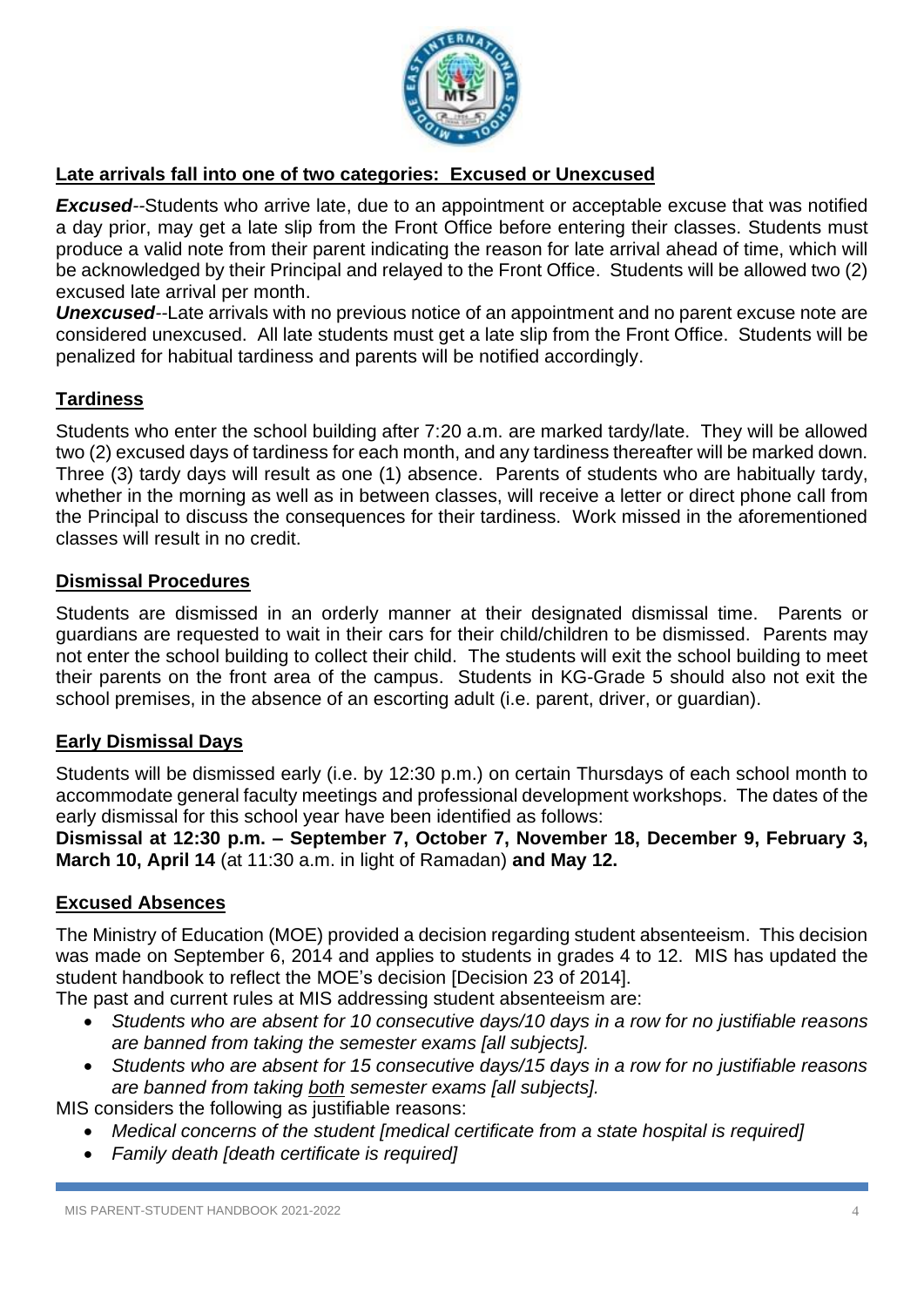

Please keep in mind the ruling of the Ministry of Education and its possible impact on your child.

# **Dismissal /After School Care**

Kindergarten students must be picked up on time at 12:30 p.m. An after-school-care fee may be charged on parents who leave their child in the KG department beyond 1:00 p.m.

Students from elementary, middle school and high school will be allowed to wait in the school canteen or main lobby from 2:00 p.m. - 2:20 p.m. under staff supervision. Students will have to quietly do their homework or read; otherwise, they will be asked to step out of the building to wait outside for their parents. MIS will hold no responsibility for any elementary, middle or high school student after 2:30 p.m. Students will have to wait out in the blue-canopied main entryway by the guard house on their own, after this time.

# **Guests**

For safety and security, students are not permitted to have guests or visitors accompany them on school grounds. If a visitor wishes to view our school, they should contact school administration.

# **Visitors**

All visitors to school grounds must sign in/out on the desk located in the main entrance. No "dropins" are allowed; visits should be planned in advance with school administration.

# **Educational Problem-Solving Process**

One of the most important life skills that can be developed through participation is problem solving. Students should embrace it as an educational opportunity. The following steps should be taken when trying to resolve a problem:

- 1. The **student** should speak with their parent regarding the problem. The discussion should focus on ways to resolve the problem. If the problem is not resolved, proceed to step # 2.
- 2. The **student** should talk with the classroom teacher involved to resolve the problem. If the problem is not resolved, proceed to step # 3.
- 3. The **parent** should contact the classroom teacher to arrange a parent, student and teacher conference. If the problem is not resolved, proceed to step # 4.
- 4. The **parent** should contact the principal to arrange a teacher, parent, student, and principal conference. If the problem is not resolved, proceed to step # 5.
- 5. The **parent** should contact the Head of School to arrange for a conference.

# **Class Attendance and Participation in Activities/Events/Seminars**

Students are expected to attend all classes on the day that they participate in/travel for/return from special events, such as Sports Day, or conferences and seminars. Classes missed will be considered cut and the appropriate consequences will be applied. This may include not being allowed to participate in the special event.

#### **Make-up Work**

# *Excused Absences:*

Students who have an excused absence from class will be allowed to make up missed work, according to the following guidelines: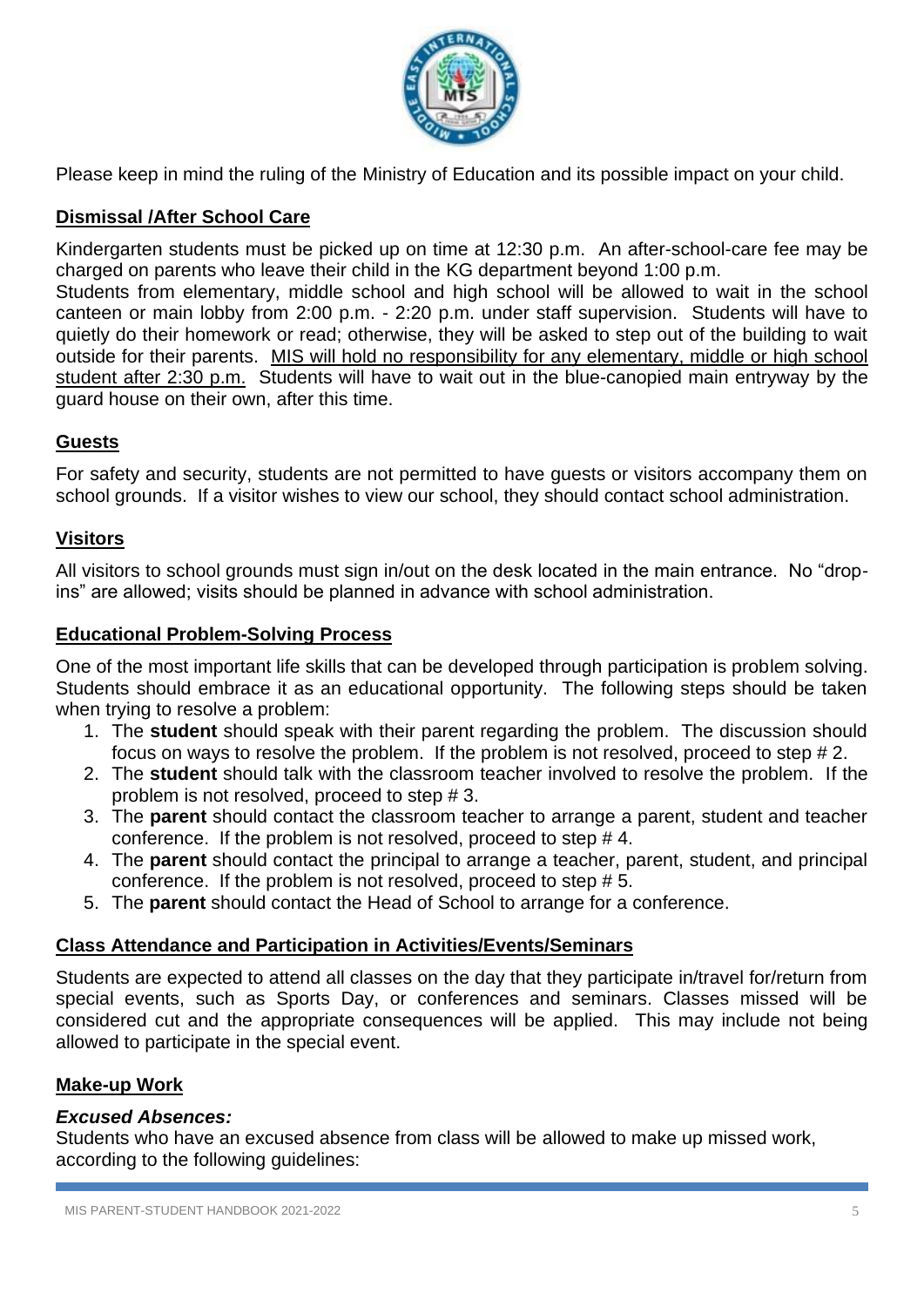

- **E** If the student was present in class when an assignment, quiz, or test was announced and was absent on the day that the assignment was due or test/quiz given, the student must turn in the assignment or take the test/quiz on the day of his return to school.
- Students anticipating an absence from school due to a medical condition or school-sponsored activities must make an appointment with their teachers in order to receive assignments and their due dates. It is the parents' responsibility to advise the school office of the anticipated absence of a student, well in advance of the absence. Failure to do so may result in the student not being allowed to make up work for credit that he/she misses.
- Students returning after excused absences will be given time to complete missed assignments and tests. Make-up time is equivalent to the number of days absent. It is the student's responsibility to contact teachers the day he or she returns to school regarding missed assignments and tests to be taken.
- It is the student's responsibility to contact his/her teacher(s) for assignments, tests, quizzes that are missed as the result of an EXCUSED TARDY/ABSENCE. Students are also responsible for notifying their teachers of an anticipated early departure from school on any given day and to make arrangements to obtain missed assignments or make up missed quizzes/tests. Failure to notify the teacher of any anticipated absence may result in the student not being permitted to make up for scheduled tests/quizzes.
- Students who become ill during the school day must report to the school doctor or nurse. The school doctor/nurse will determine if the student will be sent home or if the student is fit to remain at school. The school doctor/nurse will contact the student's parent if he or she needs to go home. A student will only be sent home if the school doctor/nurse is able to reach a parent or a designated emergency contact. It is important that the person designated as the emergency contact can be easily reached and is clearly stated on the student's registration form.

#### *Unexcused Absences:*

Students returning to school after an unexcused absence will not be eligible to make up missed work. Grades for long-term assignments may be pro-rated with approval of the Principal. Parents requesting to pick up their children before the end of the school should take the following into consideration: Transportation needs to be arranged keeping in mind that the end of the school day is at 2:00 p.m. and not before. If there is an urgent need to pick your student up beforehand, you may do so by requesting it three (3) days before the actual date and that the pick-up time be after 1:30 p.m. No more than one request per month will be approved. This will allow time for the teacher to make any necessary adjustments.

#### **Emergency Procedures and Fire Drills**

Emergency evacuation drills are scheduled at intervals throughout the year. Classroom teachers will give their classes specific instructions. Each classroom has an evacuation plan. Teachers should ensure that all students are familiar with proper evacuation procedures at the start of each year.

# **Parking Lot Procedures**

Our primary concern is the safety of our students. Students are not allowed to run or play in the parking lot areas or driveways during arrival and dismissal times. Do not leave your child unsupervised in a running vehicle. Always drive slowly through the parking lot and driveways, as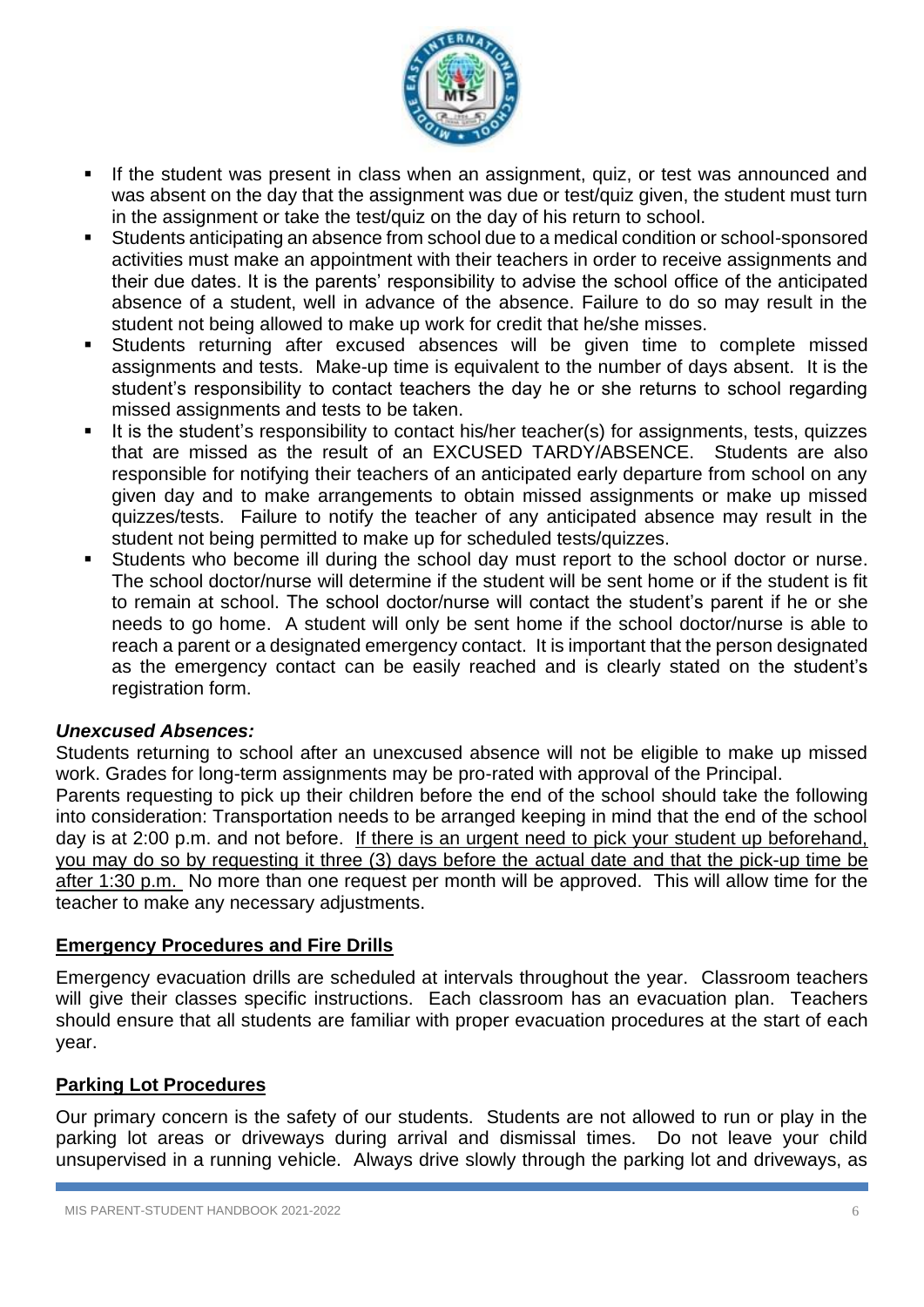

small children can easily dart out into the road. Please park in the designated parking lot around the campus if you intend to enter the school campus.

# **Driving to School**

Students who have legally obtained a Qatari driving license are permitted to drive to school, but may not park in the school's gated parking lot. Student drivers must register with the high school principal and present their driving license, to be photocopied. Students observed driving in an unsafe manner would lose the privilege of driving to school. Student drivers who choose to transport other students do so at their own risk and with full responsibility. MIS accepts no responsibility for students transported in vehicles operated by student drivers.

#### **Website and Communication System**

MIS maintains an information web page on the Internet. Parents and students are encouraged to check the MIS website regularly for updated information and school announcements. The website is **[www.misqatar.com](http://www.misqatar.com/)**. MIS has Facebook (MIS1994) and Instagram (misschool1994) accounts as well. The primary communication tool between parents and teachers are through email. Teachers are provided exclusively with school emails where they can send and receive communication to and from parents and students.

#### **Books and Supplies**

All textbooks and workbooks will be purchased by the parents. A school supplies list will be provided to students prior to the first day of school.

# **Locks & Lockers**

Elementary, middle school and high school students are able to rent a locker for the school year, for a fee. It is the individual student's responsibility to provide a lock to keep his/her possessions safe. Students must store all of their backpacks, books, supplies, and personal belongings in the lockers. Bags, books, backpacks, etc., found on the floor will be placed in the lost and found in the Control Room. Students are not to write on or in any way deface their locker. Students will be responsible for any damage to their locker.

Additionally, students are required to keep their lockers locked and are discouraged from keeping valuables in their lockers. The school is not responsible for lost items. The school administration reserves the right to inspect lockers at any time should the need arise. Please inquire in the Accounts Office for the *locker rental form* in order to apply.

# **Lost and Found**

General lost-and-found items (shirts, pencil cases, lunchboxes) are placed in a box or storage cabinet accessible to all. Lost valuable items (i.e. wallets and mobile phones), when found, should be brought to the Administration for safe-keeping. The lost-and-found is emptied regularly during the school year and its unclaimed contents are donated to charitable organizations. MIS advises parents to label items with your student's name.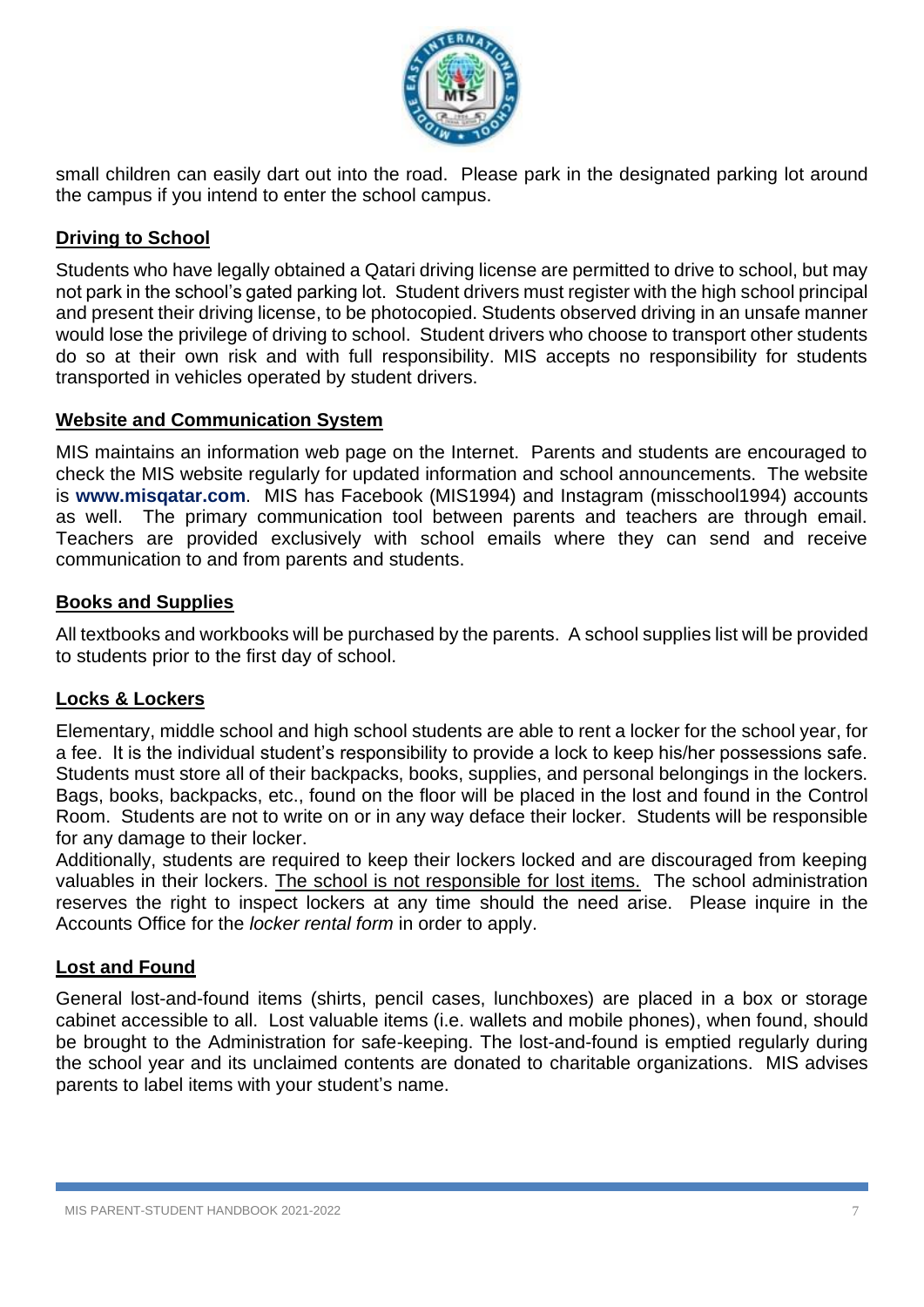

# **School Canteen**

The canteen is open to students during scheduled lunch periods only. A variety of hot and cold options are available. Food and drink (other than water) may not leave the designated eating areas. All meals, if purchased or brought from home, will be eaten in the canteen. Students are responsible for cleaning up all their food and trash within the designated eating areas.

At MIS, we are promoting a healthy lifestyle and diet. This means that there are some food and drink items which we discourage students from bringing to school:

- Fizzy drinks/energy drinks
- Gum
- Sweets (such as high E-number content/sugar/caffeinated)

# **School Clinic**

MIS has a full-time school clinic. Each child has an emergency card at school, which must be filled out by the parent or guardian. Students are welcome to visit the clinic when they have an illness, injury, or to discuss health issues.

Students must have permission from their classroom teachers to visit the clinic. Students are expected to go to the clinic before making arrangements to be dismissed from school because of illness. The doctor or nurse will notify parents.

#### *Medications:*

No medications shall be administered without expressed written parental permission. If your child must bring medication to school, the following steps need to be followed:

- The parents should notify the school doctor or nurse when a child is taking medications.
- All medications must be brought to and kept in the school clinic.
- The medicine must be clearly identified as to the name, type of medication, student's name, and dosage.
- A note signed and dated by the parents must accompany the medication.

# *Immunizations:*

Health, immunization, and tuberculosis screening records are maintained on every child. Parents are required to submit a health status update as they register their child for each school year and are urged to notify the school health clinic of any significant changes in health, which occur during the school year. A minimum immunization standard is required for attendance at MIS and by the Ministry of Health. There may be occasions when immunizations will be available at school through the Ministry of Health.

#### **Special Services for Students**

MIS is unable to provide a comprehensive program of educational services due to limited resources and staffing. MIS does not accept students with physical, emotional, or learning needs that cannot be appropriately accommodated in the school's curriculum. After initial acceptance of a student, the school reserves the right to deny re-enrollment if the student's needs go beyond the scope of available services.

For further information on the services available at MIS, parents should contact their student's counselor. We have a K-12 school counselor who specializes on personal counseling services (emotional/social), as well as a guidance counselor for high school students to assist in college preparation.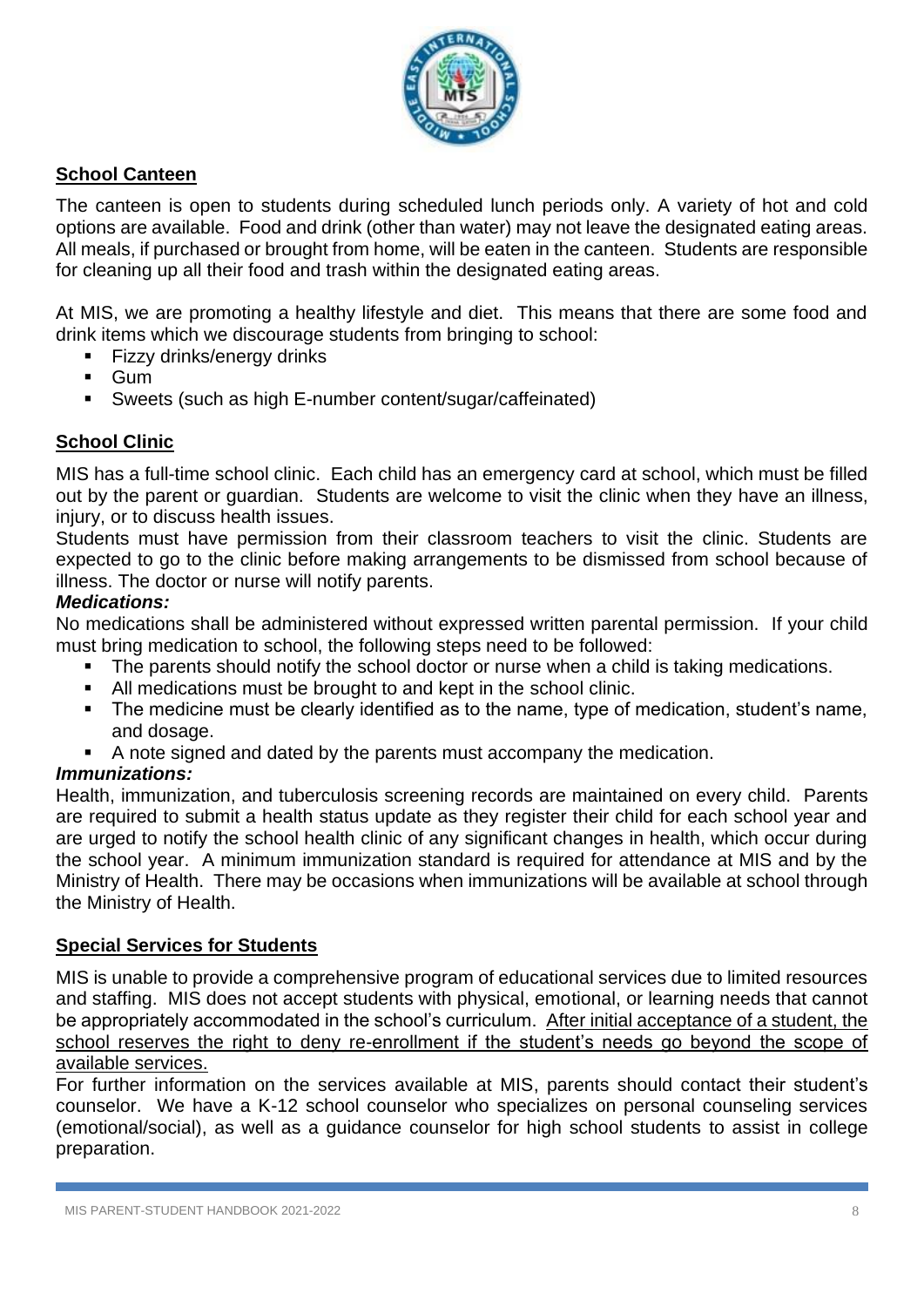

# **Dress Code - Elementary**

Only plain black jackets and sweatshirts will be worn. It is not permissible for any other color to be worn nor is it permissible for excessive print or logos to be displayed. The official MIS jacket is also recommended and preferred.

Shoes worn must be plain black school shoes, not sport shoes. If your child has difficulty in tying their shoe laces, please purchase shoes without laces to avoid unnecessary injuries. It is not permissible for students to wear colorful shoes, shoes that light up, shoes that are open toed or other such shoes.

The PE uniform is only to be worn on designated PE days. The PE uniform is not to be worn or replaced as the official uniform. Under no circumstance will any elementary student wear or bring to school soccer shoes of any form, especially shoes with cleats. Only flat-soled sport shoes are acceptable.

No makeup, nail polish, excessive jewelry or bulky headbands. Small plain studded earrings are acceptable, no hoops. A watch may be worn (not including iPhone, Samsung or phone watches). Headbands are to be plain (no cat ears, feathers, fluff or such will be accepted as part of the uniform).

#### **Dress Code - Middle and High School**

Good grooming and proper dress are a matter of mature taste and judgment. MIS students are expected to wear their complete school uniform every day that they come to school. Students must wear appropriate footwear (i.e. black school shoes). No open-toe shoes, sandals, or flip-flops are allowed on a regular school day. School pants should fit the student appropriately, in respect for the Muslim culture. No leggings/jeggings or black jeans will be acceptable.

Decorative items should be conservative. Jewelry and glasses should be conservative, culturally sensitive, not offensive, and in good taste. Boys are to maintain a clean and short haircut and are not permitted to wear jewelry or have piercing(s) in place when in MIS campus. Any piercing present will have to be taken out during school, or students will face the consequences of dress code violations.

Students' uniform and general appearance is regularly checked to ensure that it adheres to expectations.

#### **MIS School Uniform Policy**

- ❖ Elementary boys and girls school uniform consists of a light blue polo shirt with the school logo patch, plain black pants, and black closed shoes.
- ❖ The proper school uniform for middle school boys and girls is a royal blue polo shirt with the school logo patch, plain black pants, and black closed shoes.
- ❖ For high school boys and girls, the proper school uniform consists of a black polo shirt with the school logo patch, plain black pants, and black closed shoes.
- ❖ Only the MIS jackets and Senior jackets (for Grade 12) can be worn over the uniform during winter
- ❖ On PE days, students are expected to wear the MIS PE shirts and track pants, and black or white sports shoes. Track pants, other than those tailored for the school, will not be allowed.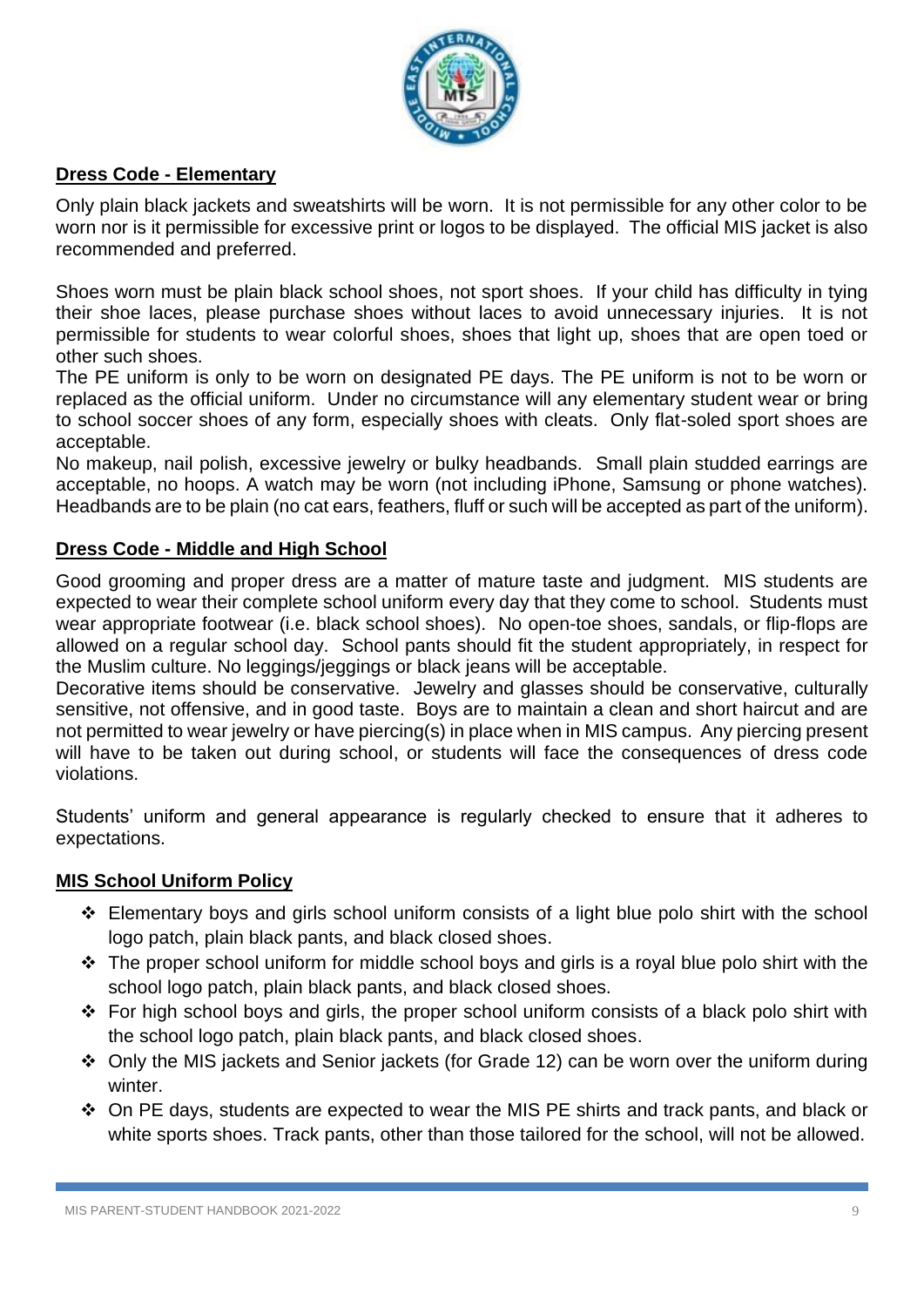

# *Dress Code Violations:*

**Teachers** have the primary responsibility of identifying students in violation of the dress code. One or more of the following consequences will occur for any student found in violation:

- The teacher will speak to the student and the elementary/middle school/high school principal.
- The Principal will see that the student's parents are contacted via email and a copy of the email is sent to the Head of School.
- If necessary, parents will be called to bring the uniform to school or take the student home.

# **Use of Technology on Campus**

Use of technology in the classrooms at MIS is for educational purposes only—for academic supplementation and enrichment, guided and supervised Internet research, and other class activities. The use of computers is a privilege and not a right. This privilege will be granted only after the student has read and signed a copy of the *Digital Device Policy*. Teachers may establish additional rules for computer use specific to their classroom.

Students who fail to comply with the policy are subject to disciplinary action by the technology department and the administration of MIS. Penalties may include (but are not limited to) loss of access to computers; additional disciplinary action, when appropriate; and/or legal action, when applicable.

# **Mobile Phones**

Mobile phones are strictly not to be used in the classrooms (and any exceptions, if applicable, are outlined in the *Digital Device Policy*). Mobile phones may not be used to take videos of teachers and other students in class and on campus. If students their bring phones to school, they MUST keep these in their backpacks or lockers at all times.

When caught with a phone out in class or in the halls without permission, the phone will be confiscated. In the event that this occurs, parents will have to come in and speak with the elementary/middle school/high school principal before the phone is released back to the student. At this time, the student, parent and Principal must sign a *Mobile Phone Parental Collection Form*. For students that are caught with their phones out more than once during a semester, the phone will be confiscated and returned to the parents at the end of that semester.

# **Lunch and Snack**

MIS is required to comply with the Ministry of Health stipulations on healthy schools. With this regard, it is not recommended for the following items to be brought or consumed whilst at school or on the school campus: no aerated drinks, no energy drinks (including Red Bull, V, Monster or vitamin drinks), no chips or candy, and no chewing gum. Please do not include any of the listed items in your child's lunch.

Students are welcome to bring lunches from home or buy their lunch in the school canteen. Students may only visit the canteen during their scheduled lunch period. Students are expected to leave their eating location in a clean condition. MIS also expects all students to respect the canteen staff, and any student found violating these rules would receive behavioral consequences. All lunches will be eaten in the canteen.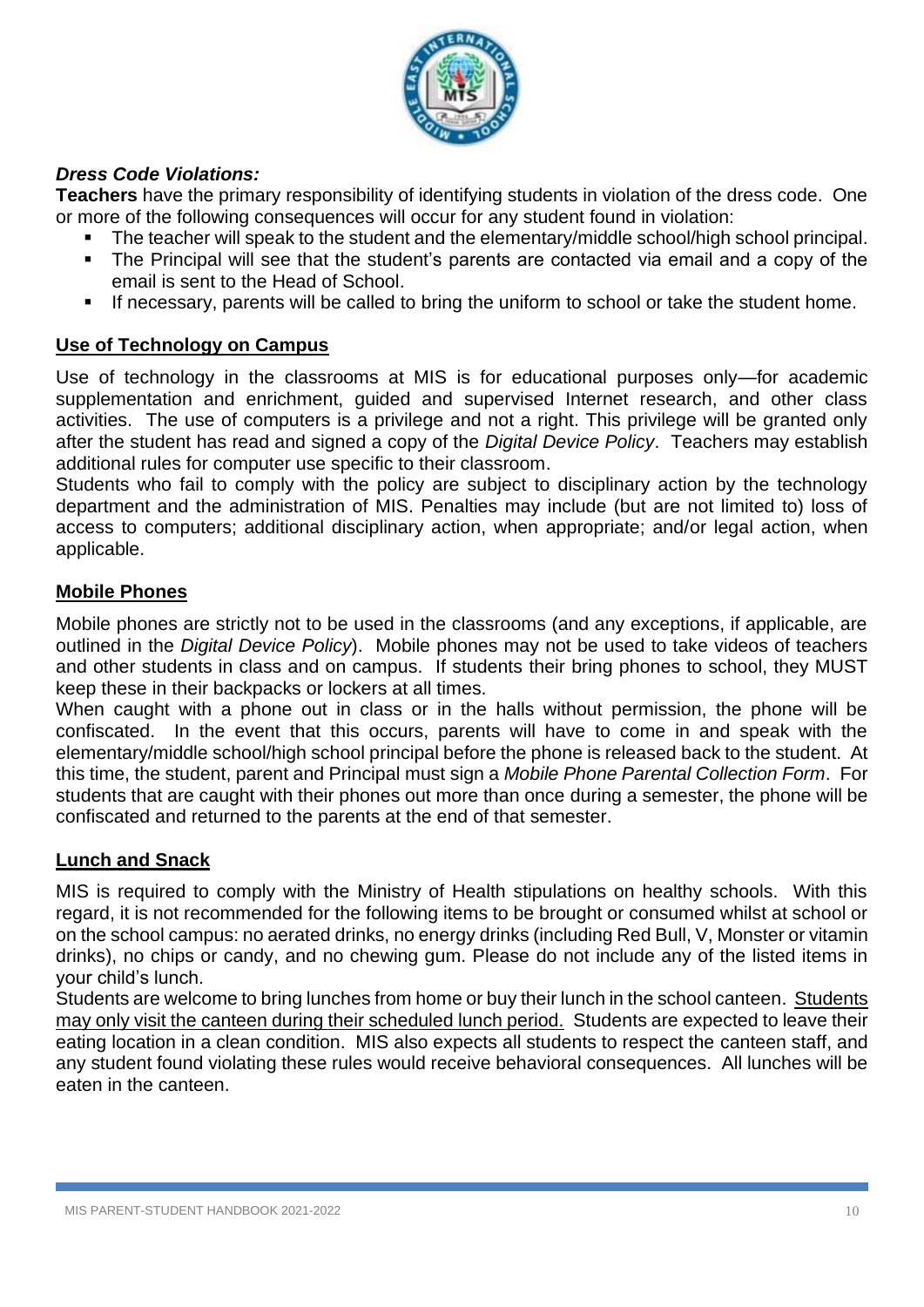

# **Library Guidelines**

# *Loan and Overdue Policy:*

Students may check out books through our school librarian. Students are allowed to check out one book at a time for a period of one week and can renew weekly, as needed. Materials need to be returned on time, and students may not borrow additional items until any overdue books are returned. Students with overdue material will receive notices at the end of the semester or school year. All library patrons are expected to pay the replacement cost of lost or damaged books plus an additional 30QR for shipping and processing. Library records must be cleared before borrowing additional items and/or receiving their report cards or school reports.

#### *Library Guidelines:*

- Help keep the atmosphere quiet and conducive to learning.
- Leave food and drinks outside.
- All school rules apply, including the no cell phone usage policy.
- Acceptable Use Policy applies when using computers.
- Be respectful and considerate of each other and the entire library.

# **Activities**

#### *Field Trips:*

Any student participating in a school-sponsored field trip must have written permission from a parent or guardian. Under no circumstances will verbal permission suffice. Students who have encountered disciplinary problems may be prohibited from attending field trips at the discretion of the teacher(s) or chaperone(s) and with concurrence of the school administration. It is also necessary to do to the following:

- Students should be in their complete school uniform or dress appropriately for any field trip, as directed by the teacher.
- Regular classroom behavior is expected of students while on the field trip (e.g., no running, shouting, or talking when someone else is talking).
- Students must leave school vehicles clean.
- Students may not use electronic devices on trips.
- Students must demonstrate courtesy and gratitude whenever they go off campus.

MIS administration also reserves the right to deny participation of any student in field trips if deemed necessary.

#### *School Sponsored Travel:*

Opportunities for travel may be offered as part of the activities program or to provide opportunities for enrichment. Guidelines for participation have been developed by the school and may be supplemented by the sponsoring faculty member. All travel expenses will be at the expense of the participating students' families. School trips will be planned through the Business/Accounts Office and details of the itinerary should be submitted with approval at least two weeks in advance.

#### *Student Participation in Activities:*

In order to participate in after-school and evening extra-curricular activities (sports, MUN, etc.), students must attend the full day of classes on the day that the activity takes place. Additionally, students participating in after-school and evening activities are expected to be in school the following day.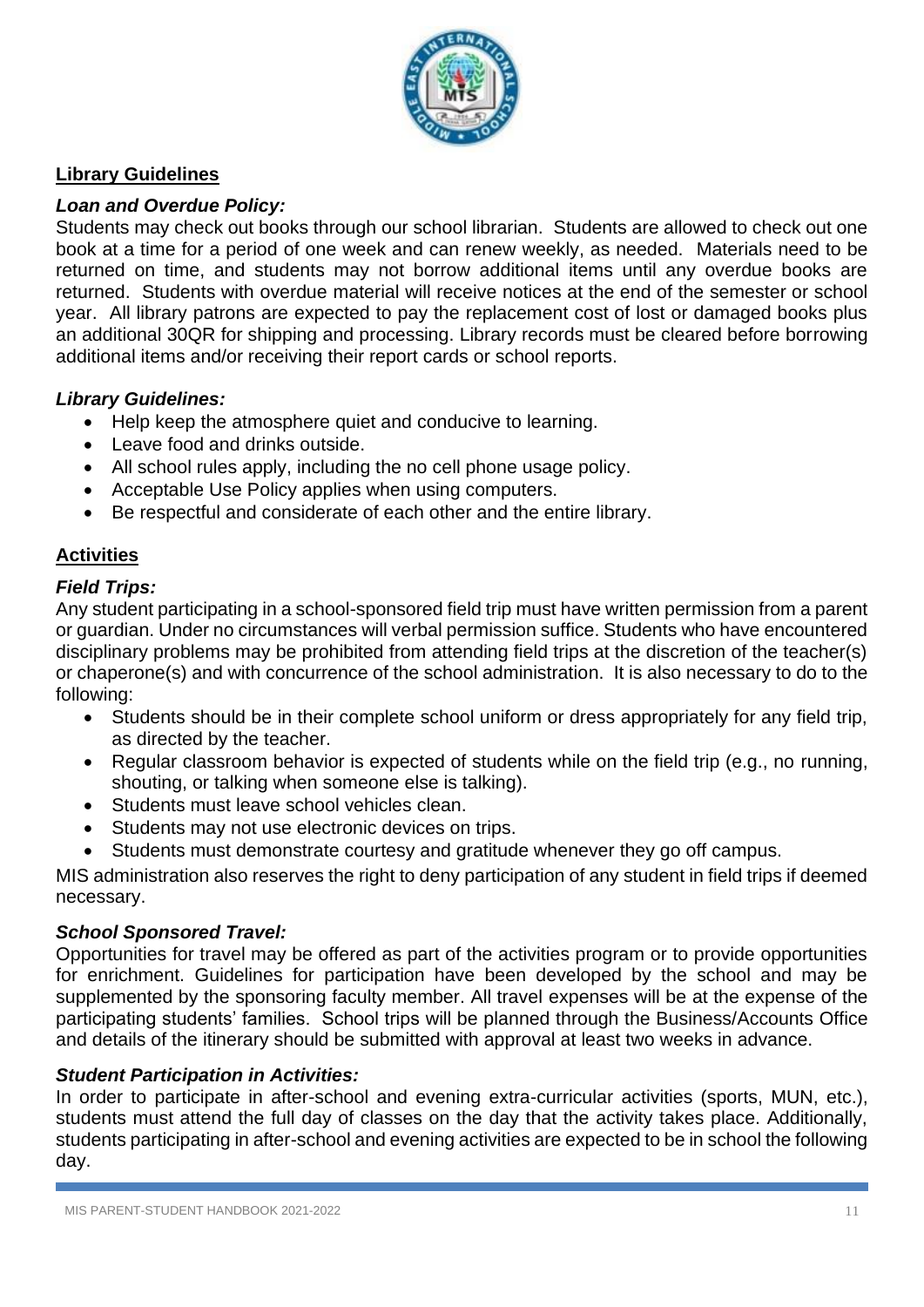

Participation in extra-curricular activities is an additional responsibility that students assume. These activities do not exempt students from their regular school responsibilities. Students representing MIS are expected to be in school on the day they depart or return from competition, unless the MIS administration makes a special exemption. Failure to do so may result in exclusion from further participation in such events.

# *Extra-Curricular Eligibility:*

Students on academic probation or in academic difficulty ('F' grade on a Semester Report Card) are not eligible to compete in extra-curricular activities involving contests or performances and further participation may be denied if a student is generally performing poorly, either academically or in regards to behavior. The Principal, on a case-by-case basis, will review such students and make a final decision.

# **Celebrations**

At MIS, we understand that you would like your child to celebrate their birthday with their classmates and teachers. Unfortunately, this is against the Ministry of Health promoting healthy schools. Therefore, no birthday celebrations or parties will be entertained. We must consider health safety standards as a priority.

# **End-of-Semester Early Exam Policy**

The school has a set policy for NO EARLY FINAL EXAMS. In the unusual case that parents need to consider early departure for a student, the parents must submit a written request to the elementary/middle school/high school principal and schedule a meeting to discuss the rationale behind the request at least one month prior to the date of the early departure. If the Head of School approves the request for early departure, the student may be allowed to complete the end-ofsemester final exams on a date specified by the school. Vacations are not an acceptable reason for early exams.

# **End-of-Semester Make-Up Exams**

Any medical absence from an end-of-semester exam will only be excused and rescheduled by providing a valid medical certificate. Students needing to take make-up exams due to such excused absence on the scheduled exam date must make arrangements through their Principal. Make-up exams will be completed on the make-up exam date agreed upon with the Principal.

An unexcused absence during end of semester exams will result in a mark of 0% for the final grading in the specific subject area. Make-up exams are not permitted for unexcused absences.

# **Withdrawal from School**

Students withdrawing from MIS must complete a Student Withdrawal Form, collected and deposited at the Administration. Once this form is submitted, a check out form will be issued by the Administration to the immediate Supervisor and homeroom teacher for clearance. His/her official transcripts can be collected from the Accounts office. MIS does not forward transcripts to schools on behalf of the students, so it is the responsibility of the student to send them to their next location. School records will not be sent until the student has completed the checkout process by returning all textbooks, paying all school fees, and returning all library materials.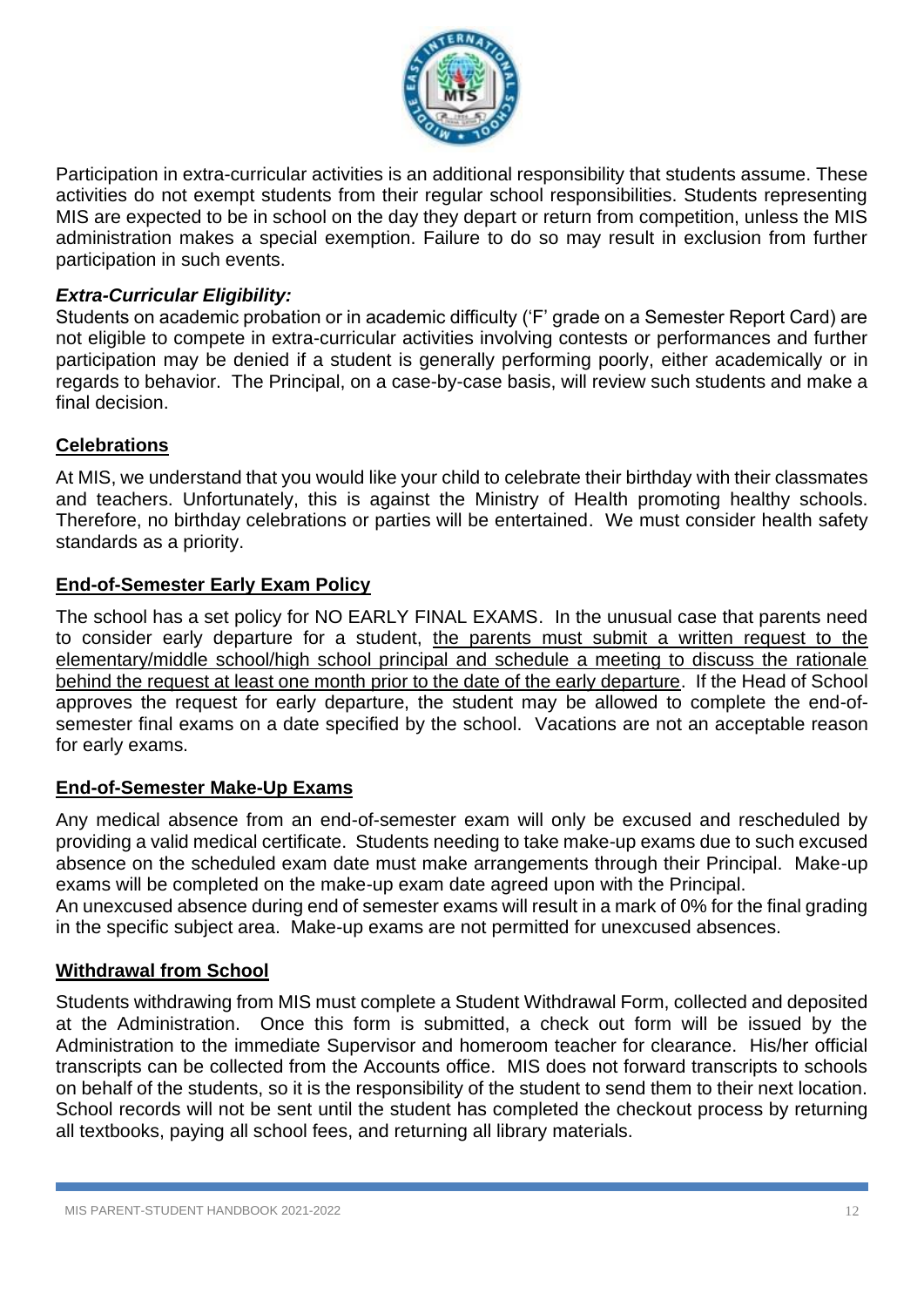

# **CONDUCT AND DISCIPLINE**

#### *Purpose*

MIS is founded on the core values of responsibility, integrity, community, and empathy. These values drive our approach to education and managing student behavior. MIS will manage student behavior to support the learning and teaching process and to uphold and reinforce commonly accepted standards of behavior. Managing student behavior assists students in developing personal, school, and community responsibility.

#### *General Principles*

Students have the right to:

- 1) be spoken to in a respectful manner by staff at all times;
- 2) a safe environment for learning in all school activities;
- 3) a fair process in relation to having these consequences administered for inappropriate behavior;
- 4) a level of confidentiality relevant to the inappropriate behavior;
- 5) appeal any consequences for inappropriate behavior by requesting a meeting with the supervisor and counselor.

#### *General Rules of Conduct*

These value guidelines are provided to give simple explanations as to how these values apply to the MIS community.

#### *Responsibility*

- On time
- Has all learning equipment
- Self-managing so as not to require follow-up
- Is accountable for actions

#### *Integrity*

- Honest with community and self
- Takes initiative to "do the right thing"
- Exhibits wisdom and leadership
- Upholds positive values

# *Community*

- Inclusive of all members
- Understanding and accepting of differences
- Strives for the success of all members
- Utilizes strengths and differences to become a stronger force for good

# *Empathy*

- Has compassion for others
- Welcomes new staff and students
- Warm, caring, and friendly
- Supports and encourages other students who need it
- Understands that growth comes from mistakes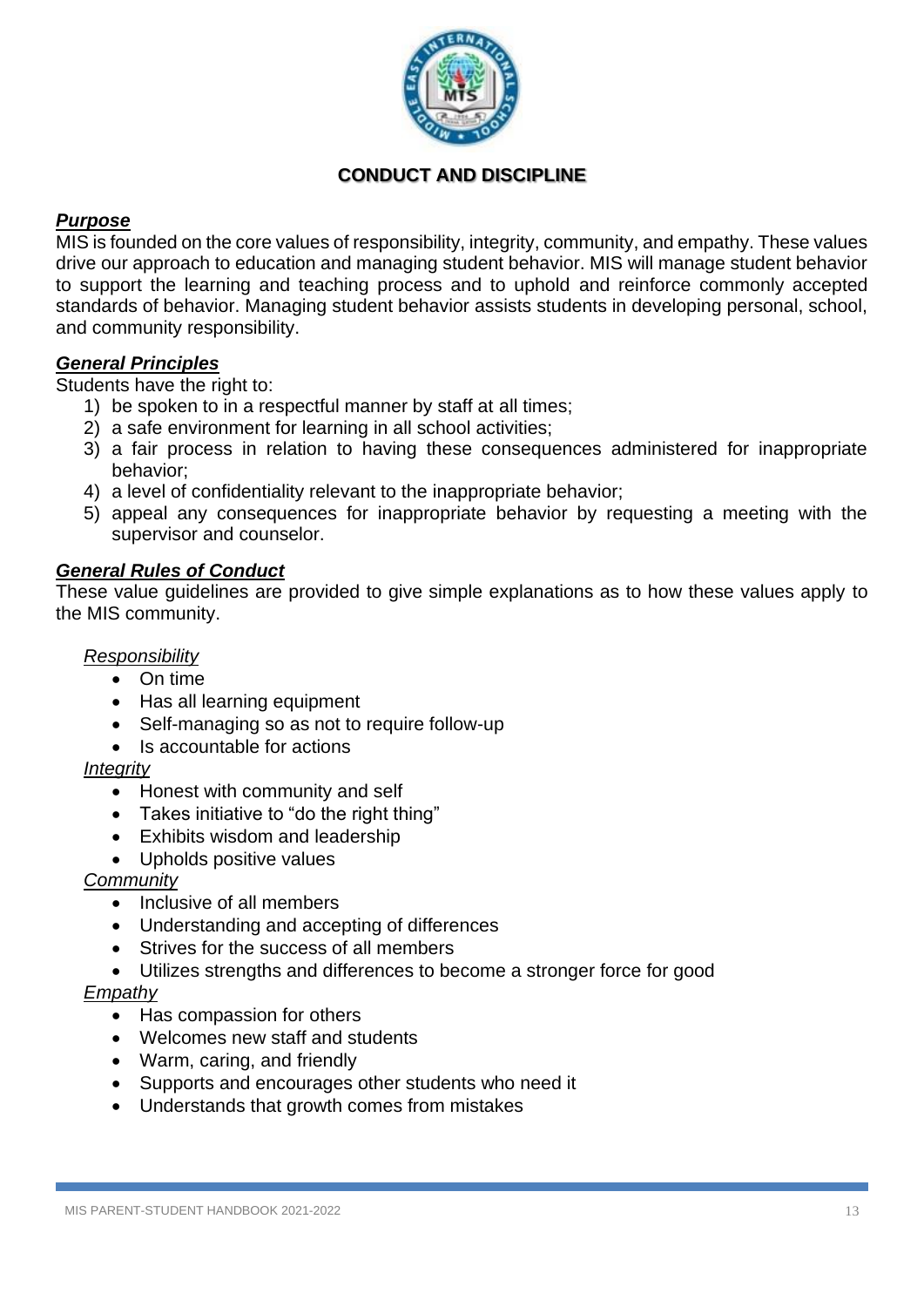

# **Behavioral Offenses**

#### *Acceptable Use Policy:*

The use of school computers and technology resources is a privilege. It is important that students understand these guidelines, which are intended to protect the interests of both the individual students and the school. Students who violate these guidelines may lose the privilege of using school computers. Please see the full Digital Device Policy at the end of this publication for specific details.

#### *Assembly Behavior:*

All students are expected to attend assemblies. Students are also expected to be considerate of guest presenters and others attending the assembly by behaving in an appropriate, respectful manner. Eating or drinking is NOT ALLOWED in the auditorium. Feet should remain on the floor. Respectful, considerate behavior is required.

#### *Leaving Campus:*

Students are not permitted to leave the school campus during the school day without permission of a parent and the approval of the school supervisor and Principal (or school nurse, in the case when a student is not well). Leaving the campus without supervision and/or permission will result in immediate disciplinary action. Students who are ill are expected to consult the school nurse and should not contact parents on their own.

#### *English Language:*

As an American school with English as the language of instruction in all classes (except Arabic, French, and Islamic Studies), English should be the only language spoken on the school premises. Although students obviously feel more comfortable speaking in their first language, this will not help them in becoming more competent in speaking and functioning in English. This certainly must be one of the objectives that non-native English speakers have in choosing to attend MIS in the first place.

#### *Chewing gum:*

Chewing gum is not permitted on MIS campus or at any MIS functions. Students caught chewing gum will face the behavioral consequences.

#### *Banned Items:*

The following items are banned from MIS: toys, fireworks, matches, cigarettes, cigarette lighters, stink bombs, water pistols, skateboards, hover boards, Gameboys and/or other electronic games, gadgets, and weapons of any kind. Students involved in sporting activities who use their personal equipment, such as tennis rackets, baseball/softball bats, are required to check the equipment into their coach/sponsor, and the coach will be responsible for storing the equipment. Personal sporting equipment is not to be stored in a student's locker. If a student brings these or similar items to school, they may be confiscated and held in the supervisor's office until a meeting is held with parents. Possession of a weapon or a facsimile of a weapon will be cause for stern disciplinary action.

#### *Bullying/Harassment:*

Successful schools are built on a foundation of mutual trust and respect. ANY action that causes a person to feel threatened, belittled, afraid, ashamed, angry, or hurt can be harassment. It is not acceptable to pick on each other, call someone inappropriate names, push and shove, hide things,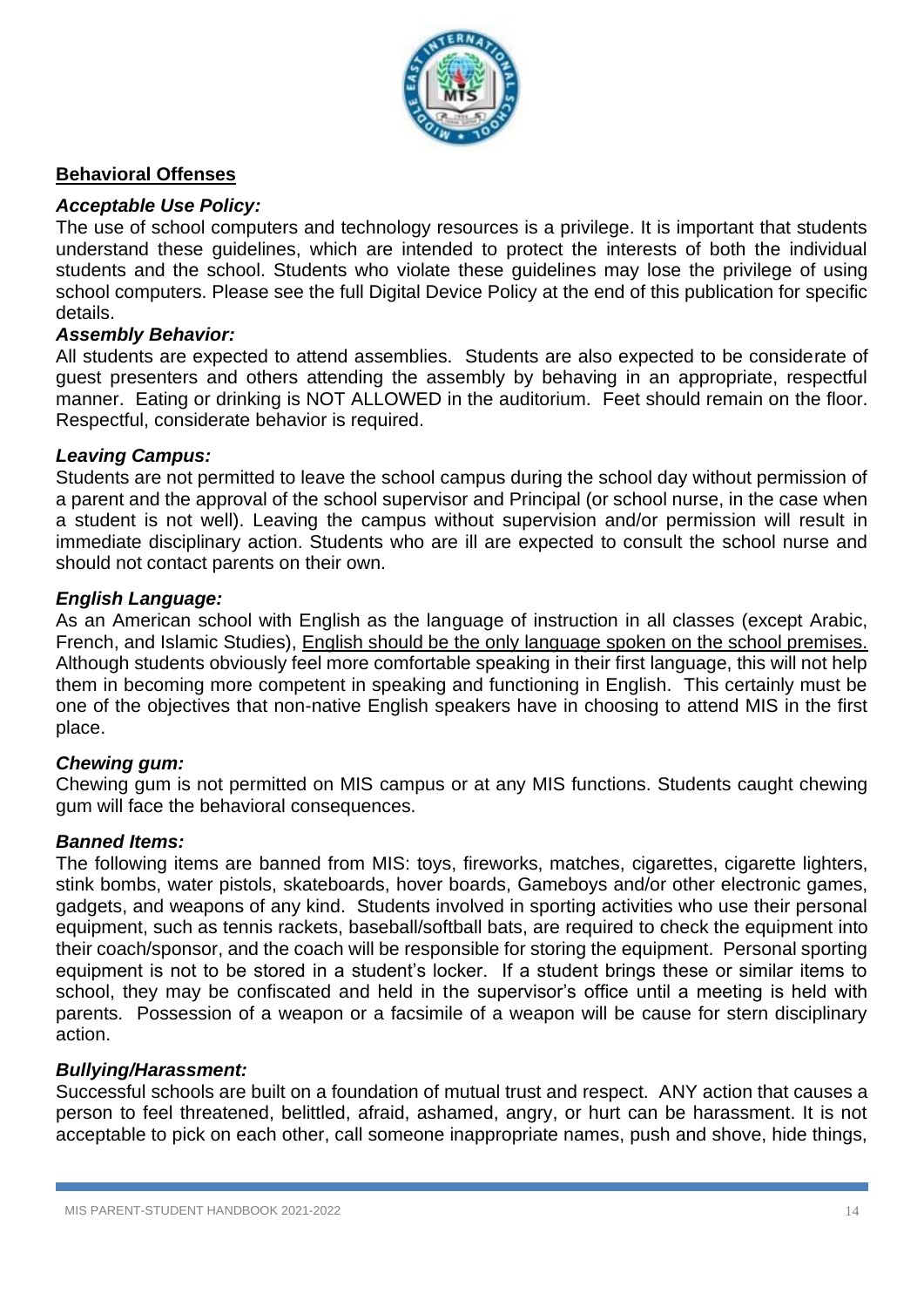

tell dirty jokes, or tease someone. Behavior of this nature is considered bullying and will not be tolerated. Bullying and harassment are considered major infractions of the discipline code.

# *Cyber-Bullying:*

'Cyber-bullying' is when a student is tormented, threatened, harassed, humiliated, embarrassed or otherwise targeted by another student using the Internet, interactive and digital technologies, or mobile phones. Various forms of inappropriate behavior include, but are not limited to, using threatening, angry or vulgar language, disrespecting someone by posting gossip or rumors, repeatedly sending offensive or rude messages, impersonating someone else, and copying/altering personal images with intent to mock or embarrass another person. Comments made online or through cyberspace that impact or disrupt the school environment, may result in consequences for participating students.

The vast majority of online harassment occurs at night and on weekends. Since participation in this behavior is off campus has a negative impact on the school environment and does not reflect our school values, students will face consequences if reasonable proof is provided that a student(s) is bullying/harassing another student(s) or school personnel.

#### **Substance Abuse Disciplinary Action**

#### *Drug and Narcotic Offenses:*

MIS reserves the right to do random inspections in student backpacks for cigarettes or other drugrelated paraphernalia. Any student found to be under the influence of, or in the possession of, buying or selling, giving or trafficking any narcotics, stimulants, barbiturates, suppressants, hallucinogenic drugs, marijuana, or any illicit drug, on school premises or at any school related activity is subject to instant expulsion from MIS and the full report will be disclosed to the MOE.

#### *Alcohol:*

Students must not be under the influence of, or in possession of intoxicating beverages while on school grounds or attending school functions. Any student in violation of this policy will be subject to suspension and a report will be forwarded to the MOE with regards to the incident.

In the event it is an off-campus activity or trip, the offense could result in the termination of the entire trip for that student. Students may also be barred from participation in any school-related activities for the remainder of the school year. Student officers will be removed from office.

#### *Tobacco:*

Smoking and/or chewing tobacco are prohibited at MIS and will not be tolerated. Harsh consequences await any student not adhering to this policy, and parents WILL be involved in a conference with the Principal from the first offense, along with a served detention or suspension.

#### **Disciplinary Actions**

Possible Consequences:

#### *Detention:*

A student may be assigned to detention (in-school, after-school) by their Principal. Students are required to attend their assigned detentions and meet the behavioral expectations outlined in the student code of conduct.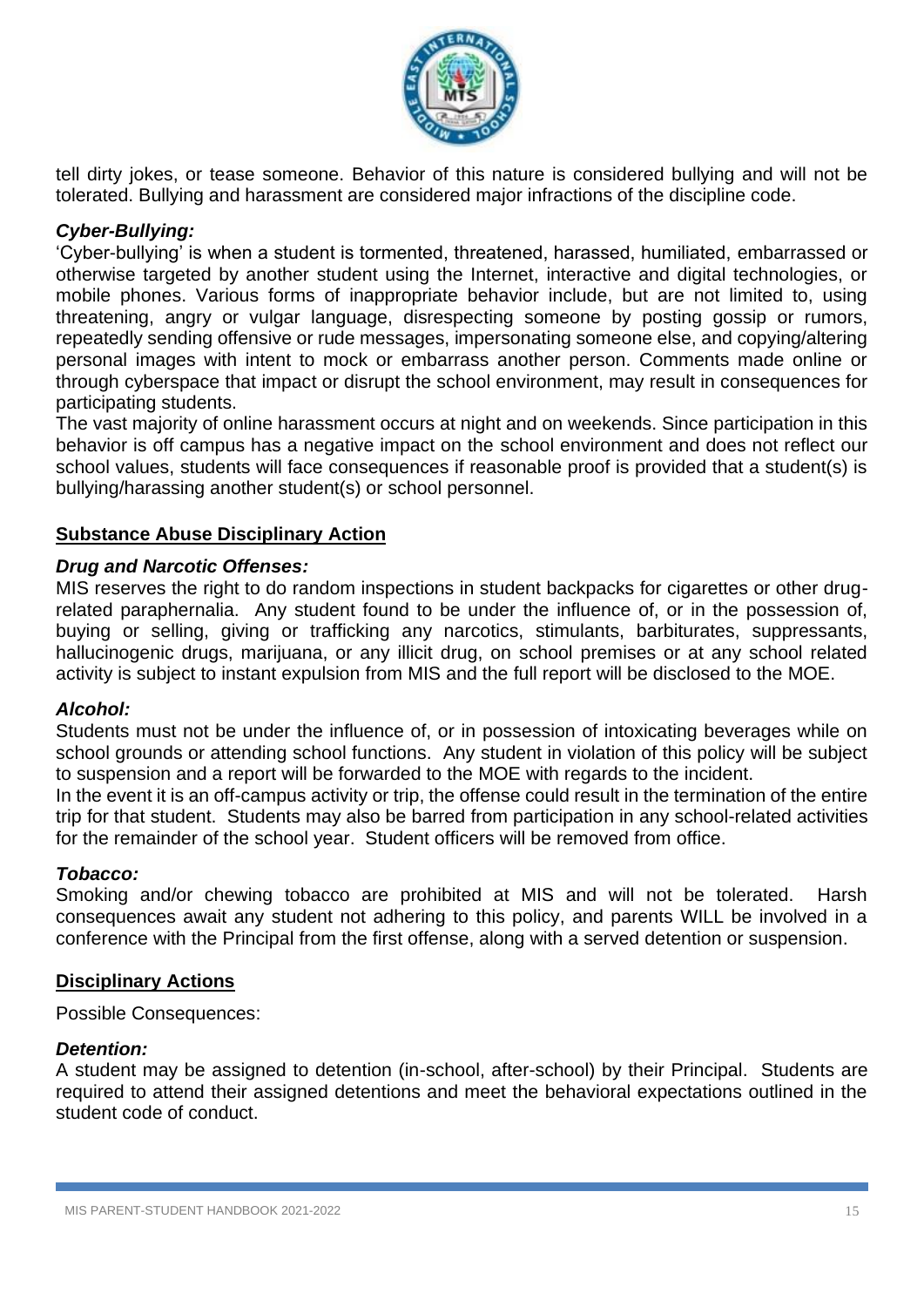

# *Behavior Action Plan/Contract:*

Students attending any detention as the result of inappropriate behavior will be required to complete a *Behavior Plan*. The completed *Behavior Plan* must be signed by the student, parent, staff, and counselor, and returned to the administrator within 24 hours.

#### *Conference:*

When required, administrators will arrange a conference between a student and staff and/or parents. Conference may be via telephone or in person, depending on the given situation.

#### *Probation:*

Principals will issue a behavior contract when necessary after a student/parent conference. Academic and behavioral probation is reviewed at the end of each semester.

#### *Suspension:*

Principals may suspend students according to procedures in this document. Suspension may be done in-school and/or out-of-school.

#### *Expulsion:*

The Head of School may recommend expulsion to the Chairman. The procedure thereafter requires the involvement of MOE, where in comprehensive documentation to support the decision to expel the student is gathered and submitted to their office for review and approval.

#### *Recording by Administration:*

Recording of all referrals and associated information is done by the Administration.

#### **Elementary Section Discipline Policy**

As part of strategic planning and continual improvement for the elementary section at Middle East International School, a step approach discipline policy will be established to ensure stability and structured section recognition for positive learning curbing any unnecessary behavioral issues. This includes misbehavior, failure to comply with school policy and school rules, tardiness, verbal violations, physical violations, hygiene violations and uniform violations. Please refer to and carefully read the MIS parent student handbook.

Every student MUST comply with the school values of **R**espect **I**ntegrity **C**ommunity and **E**mpathy whilst present at school. All students MUST refrain from any bullying and racism toward their peers or any person/s at MIS. **At MIS, we exercise a zero tolerance to bullying.** We respect all nationalities, religions and cultural backgrounds. Students and families MUST abide by our policy while attending MIS.

#### **The first level:**

- 1. The initial step occurs inside the classroom with the teacher engaging in level one discipline by promoting positive strategies
- 2. Quick correction and continue/ignore do not give any misbehavior attention
- 3. Take the student aside and correct the issue do not shame in front of peers
- 4. Allocate leadership duties such as classroom monitor, teachers' helper etc. to provide a sense of responsibility and pride
- 5. Contact parents via notebook, email or Edmodo
- 6. Remind student of classroom and school wide rules
- 7. Exercise punishment no PE, no play during break, removal of stars/points etc. contact parents via notebook, email or Edmodo
- 8. Remove golden time per minutes
- 9. Inform student they will not participate during golden time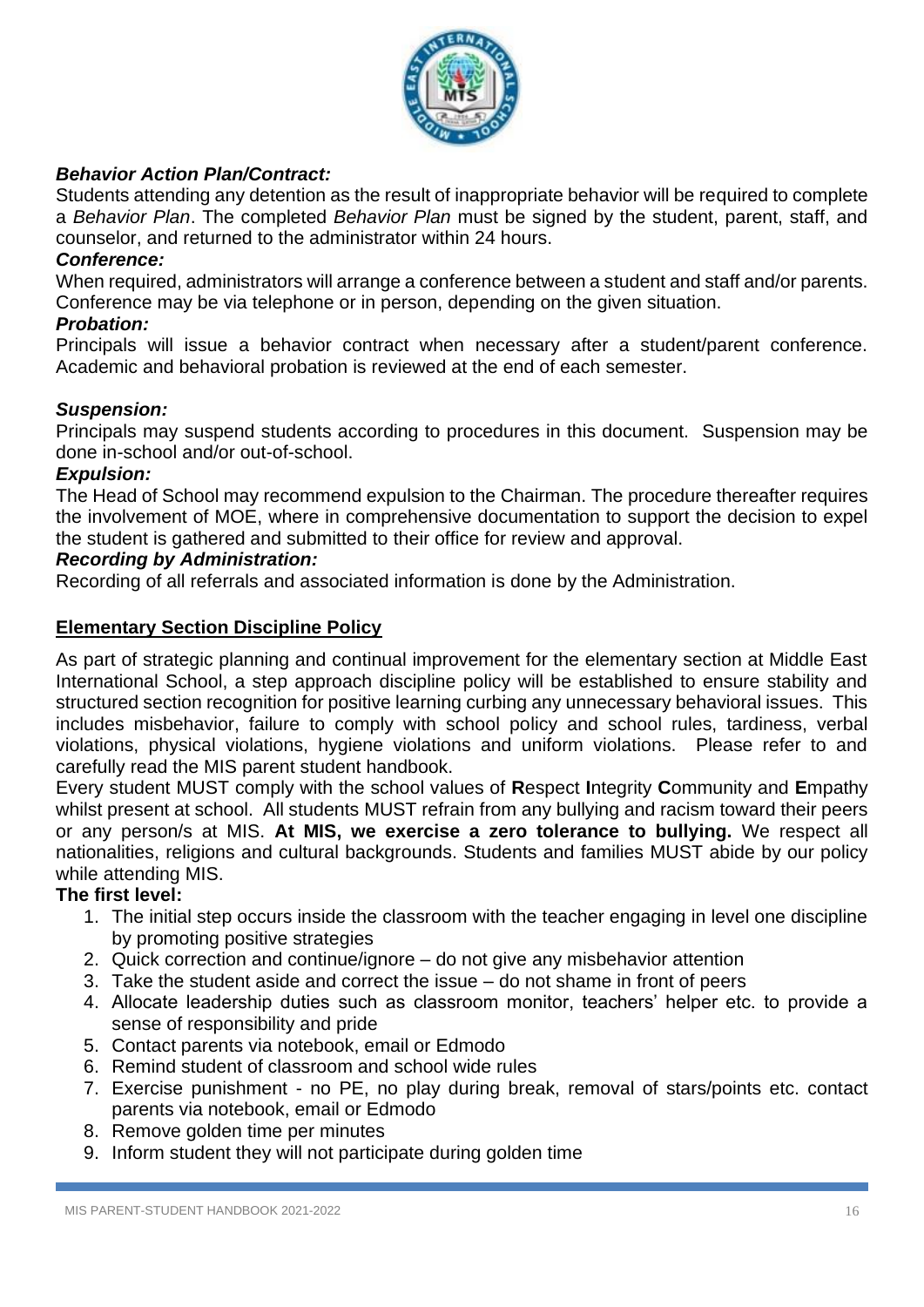

- 10.Inform the Elementary Principal
- 11.Contact parents via notebook, email or Edmodo

# **The second level:**

- 1. Elementary Principal will offer counselling
- 2. Elementary Principal will issue warning and will contact parents for meeting with conference record signed and acknowledged by all parties
- 3. Elementary Principal will issue detention and will contact parents for meeting with conference record signed and acknowledged by all parties
- 4. Elementary Principal will issue in-school suspension parents will be informed through written communication and/or meeting
- 5. First Incident report from teacher and/or Elementary Principal parents will be called in for a meeting and to sign first incident report
- 6. Second incident report from teacher and/or Elementary Principal warning given to parents regarding out of school suspension. Second incident report to be signed by parents, teacher and Elementary Principal
- 7. Third incident report out of school suspension will be given. Duration is up to the discretion of the Elementary Principal on a case by case basis. This can range from 1 day to 5 school days.

# **The third level:**

1. Reoccurring behavior issues will result in the Principal's recommendation of student expulsion at the end of the school year and/or recommendation of non-acceptance for the following academic year, all of which will be presented to the Head of School and Chairman for final outcome. This will also take into account the Ministry of Education (MOE) regulation and policy. The MOE will be sent all supporting documentation.

*(The Head of School will be informed and continually updated throughout, regarding all second level issue continuing to third and final level).*

**Note: The school has the right to go directly to the third level in extreme cases such as violence, use of materials that can be used as a weapon, etc. The Ministry of Education will be issued full reports and files in all cases.**

# **ACADEMICS AND ADVISING**

# **Grading Criteria**

Class grades are derived from the cumulative work which the student completes throughout the semester. Tests, quizzes, projects, assignments, portfolios, end-of-semester assignments, and mock AP exams may be included in the grade calculation.

| 97-100 | A+ | 4.0 GPA | 73-76    | C    | $2.0$ GPA |
|--------|----|---------|----------|------|-----------|
| 93-96  | А  | 4.0 GPA | 70-72    | $C-$ | 1.7 GPA   |
| 90-92  | А- | 3.7 GPA | 67-69    | D+   | 1.3 GPA   |
| 87-89  | B+ | 3.3 GPA | 65-66    | D    | 1.0 GPA   |
| 83-86  | B  | 3.0 GPA | Below 65 | D-   | 0.5 GPA   |
| 80-82  | B- | 2.7 GPA | Below 60 | F    | $0.0$ GPA |
| 77-79  | C+ | 2.3 GPA |          |      |           |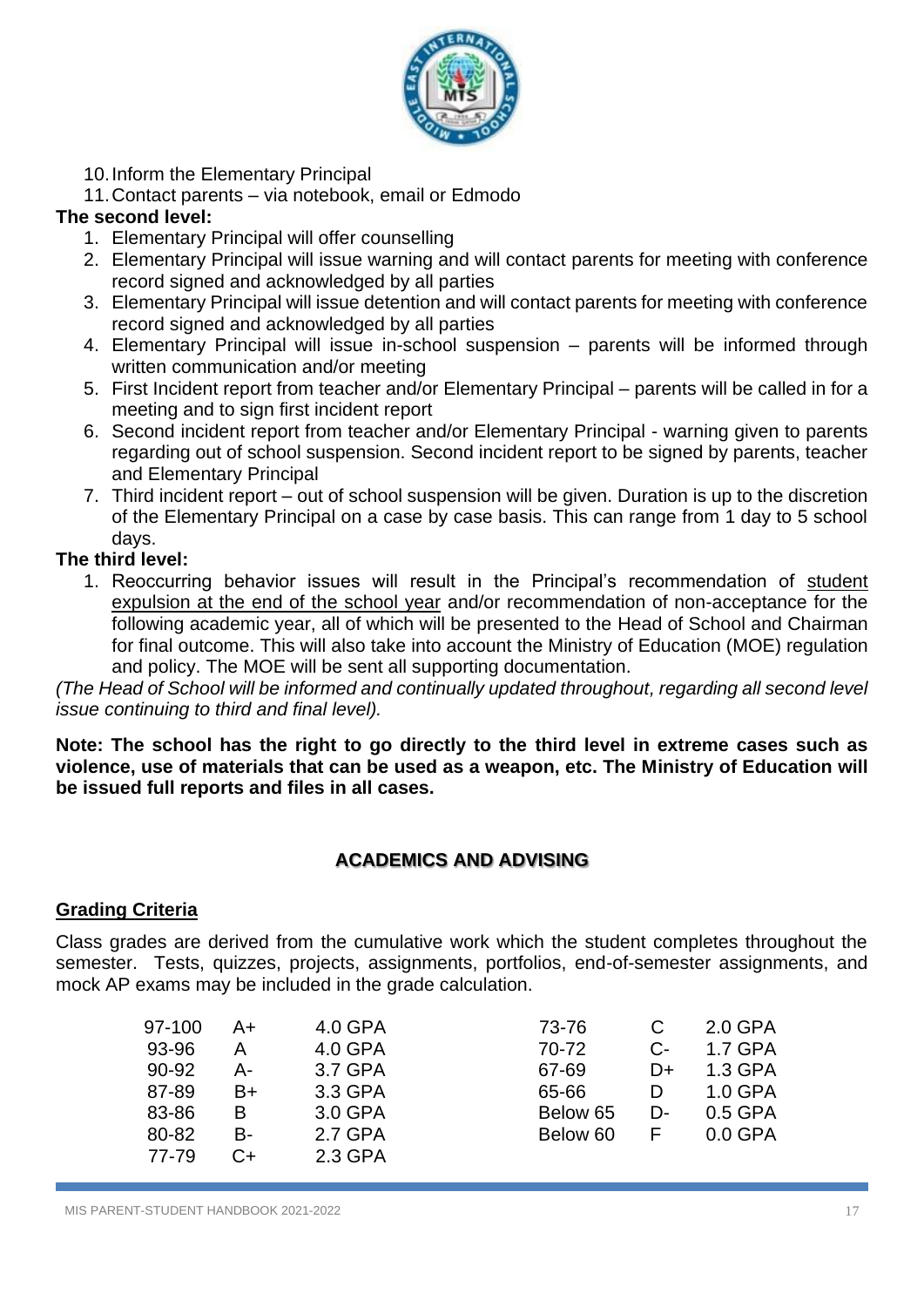

# **School Grade Reporting**

**First Semester: August 24, 2021 to January 20, 2022 Second Semester: January 24, 2022 to June 9, 2022** Number of semesters per school year: Two (2) Number of Quarters per school year: Four (4) Total number of school days: 180 days

Each quarter a grade will be issued to the student. A semester grade will be issued. The semester grade will be based on each of the previous quarter grades and the semester exams. The semester exam is worth 30% of the semester grade. Semester exams are for students in grades 6-12 only. **A student caught cheating in an exam will automatically receive an 'F'.**

The grade reports/report cards which the students will receive this school year will be as shown in the sample below:

|  |                  | ∣ Quarter ∣ Quarter ∣ Semester ∣ Semester ∣ Quarter ∣ Quarter ∣ Semester ∣ Semester ∣ <i>F</i> inal |  |                            |  |
|--|------------------|-----------------------------------------------------------------------------------------------------|--|----------------------------|--|
|  | 1 Exam 1 1 Grade |                                                                                                     |  | . 2 Exam   2 Grade   Grade |  |

**Semester 1 Grade = Quarter 1 + Quarter 2 [70%] + Semester 1 Exam [30%] Semester 2 Grade = Quarter 3 + Quarter 4 [70%] + Semester 2 Exam [30%] Final Grade = Semester 1 Grade + Semester 2 Grade**

**For Grade 6, exams make up 20% of the semester grade. For Grade 7, exams make up 25% of the semester grade.**

#### **Minimum Graduation Requirements (High School)**

- 1) SAT Subject Tests are highly recommended for college bound students, particularly students who are interested in engineering or the sciences, or for students who want to prove their English language skills.
- 2) American government (online) is also highly recommended for non-Americans who plan to attend U.S. colleges/universities, especially for students wishing to study government, law, or international politics.
- 3) Students are required to enroll in a minimum of six classes each semester (juniors and seniors, with approval, may enroll in up to eight).
- 4) Students electing to take 'community service' must provide evidence of the work they have done at the end of each semester and routinely check in with the community service coordinator (or counselor) throughout the semester.

Note: Students may not take 'community service' just to skip an elective they do not particularly enjoy. You must be enrolled in an AP course, an online course, or a pre-approved service project, in order to be eligible.

#### **Selection of Valedictorian/Salutatorian**

Two members of each graduating class shall be named class valedictorian and salutatorian, respectively. The following criteria will be used in the selection process:

1) Student must have satisfactorily completed all requirements for graduation and be graduating from MIS.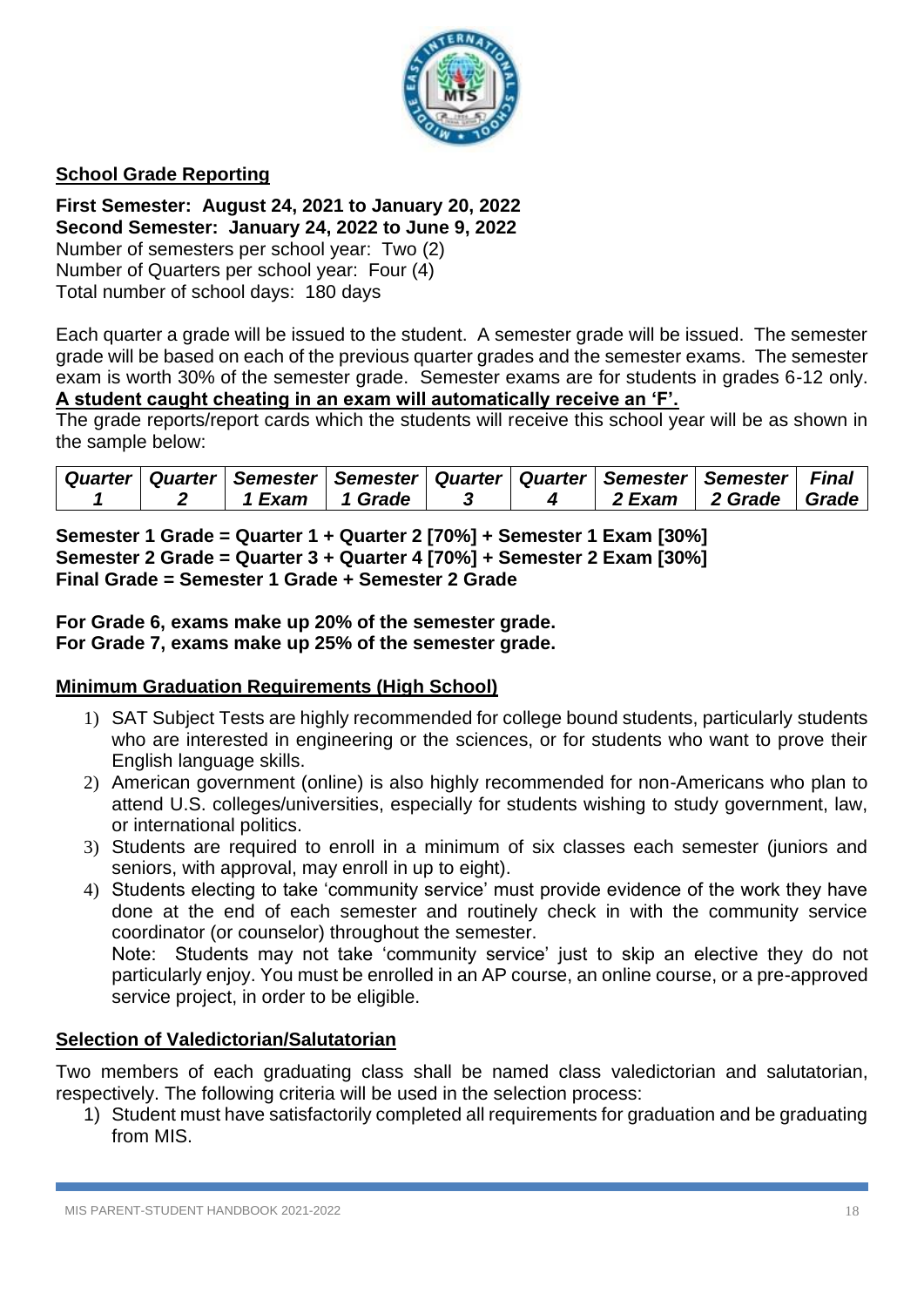

- 2) Cumulative grade average will be computed using semester grades earned while in attendance at MIS.
- 3) Although academic achievement is the primary criteria, a student may be denied the honor of valedictorian or salutatorian if the student is involved in school rule infractions.

# **Honors/AP Courses**

Honors and AP courses are designed to challenge highly motivated students. Honors is an advanced high school class, while AP is a college class offered at MIS. These academically rigorous courses require students to delve deeply into issues and concepts, both at the abstract and concrete level. To be placed in an honors-designated course at MIS, students must demonstrate the following in their academic program:

- 1) Independent initiative
- 2) Sophisticated and articulated communication skills
- 3) Superior study and evaluative research skills
- 4) Deeper mastery of topics and concepts
- 5) Critical analysis, interpretation, and synthesis of material
- 6) Additional work and time commitment
- 7) Abstract reasoning
- 8) Integrated thinking skills

The placement of all students into honors courses/AP courses is contingent upon the approval from the Supervisor. Honors and AP courses will be weighted to acknowledge the commitment and dedication that is required to be successful in such courses. Students must also be aware that U.S. universities most often 'unweight' GPA's in the college admissions process.

Students wishing to study in the UK, please be advised that without AP courses, you WILL have to complete a foundation year before entering into undergraduate studies. Students wishing to study in Europe, please be advised that without AP courses, you may not be eligible for undergraduate studies, depending on the specific course and country.

# **Independent Study**

Independent study is an opportunity at MIS for students to create and complete coursework outside of the regular course offerings at MIS with prior approval of the High School Principal and Head of School. A program of independent study must be taken through Virtual High School (VHS) or Florida Virtual School (FLVS) and course offerings can be obtained from the guidance counselor or by visiting the VHS/FLVS websites.

Independent study is part of the overall high school curriculum and is designed through a partnership between MIS and VHS/ FLVS. Students may have a maximum of one independent study course per semester (except in rare circumstances, where a student may be given permission for two), and all students must receive written permission from the School Counselor and Supervisor before registering for any online course. Students must submit an Independent Study Proposal to the administration for approval before starting a program. All written Independent Study Proposals must include these elements:

- 1) The student will clearly state his/her goals for the independent study.
- 2) The student will explain why the course is important and necessary for him/her.
- 3) The student will write a step-by-step time line indicating how and when the student will accomplish the task of taking this extra coursework during the school year.
- 4) The student will list all of the resources needed to successfully complete the coursework.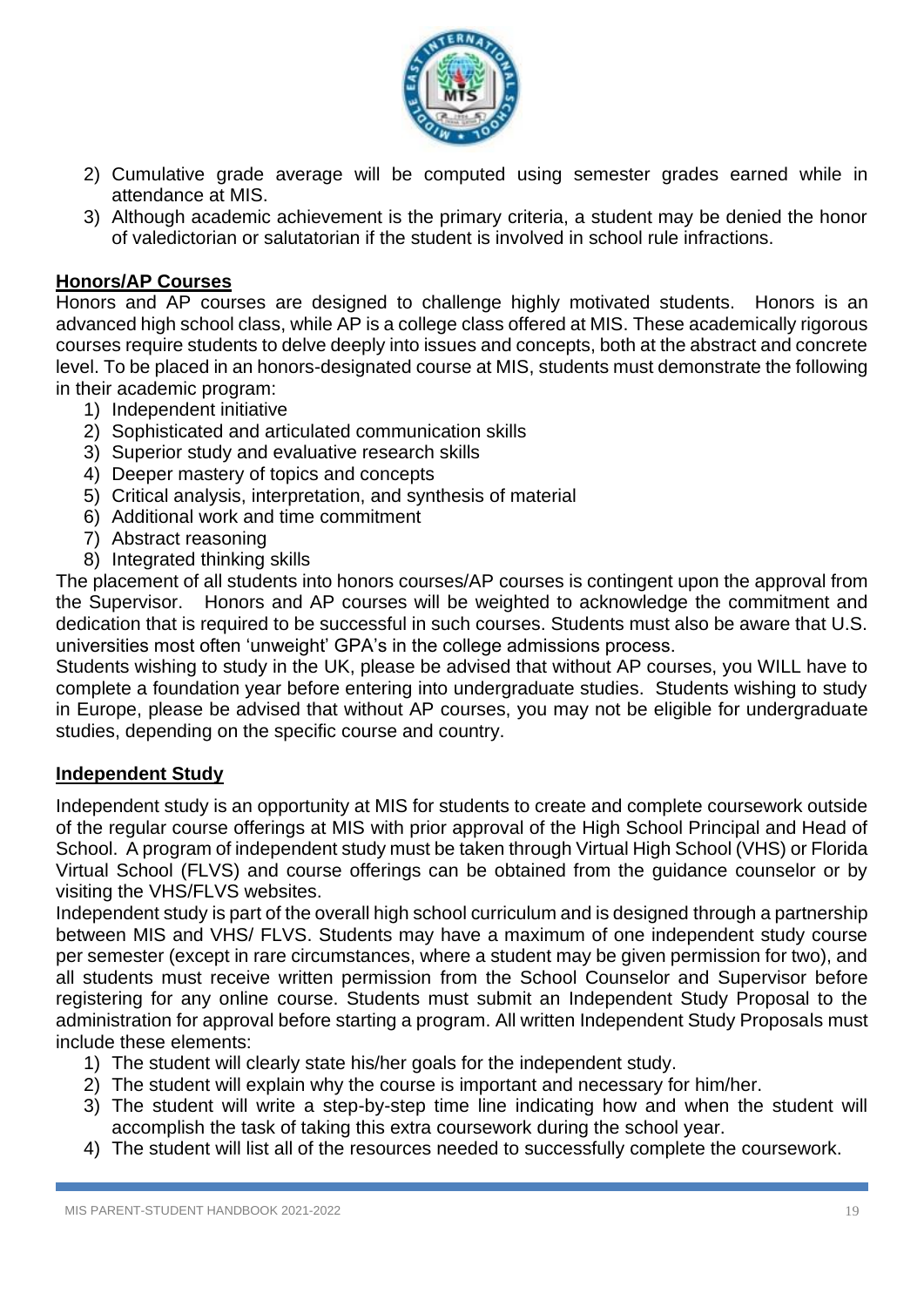

# **Homework**

Homework is considered an essential part of the school-wide academic program. One means of attaining high scholarship is the satisfactory completion of homework. Homework can be the basis for class follow-up and discussion and/or can provide reinforcement of information and ideas introduced in class. Homework promotes individual responsibility, independent practice, good work habits, and serves as a means and source of parental involvement. Homework on weekends is to be expected. Extended assignments and long-range projects will often require weekend work. Since tests may be given on Sunday, studying on Friday and Saturday may be necessary and should be expected.

AP courses will require significantly more homework than other courses. In general, AP students need to expect to work over holidays due the schedule of the courses. **Remember, AP courses are at the level of first year university courses, and the amount of work and commitment expected will mirror what is expected of first year undergraduates.** 

#### **Summer School Credit Option**

High school students at MIS may take summer school courses through Virtual High School (VHS) / Florida Virtual School (FLVS). Students may take courses for remediation in order to receive credit for courses failed during the school year. Students may also take online courses to enhance their studies and prepare for university. Students interested in taking online summer school for credit must meet the following criteria:

- 1) Students must get prior written approval from the School Counselor and High School Principal/Head of School.
- 2) Students seeking academic enhancement may only take elective, AP or honors courses, and no elective or honors course will take the place of an MIS core subject credit.
- 3) Students must provide official transcript or documentation to MIS upon completion of course.
- 4) Courses must be taken from VHS/FLVS. Please see the School Counselor for more information.

# **Conditional Acceptance/Behavioral or Academic Probation**

When a student is accepted into MIS on a conditional acceptance, or is placed on academic or behavioral probation, the student and his/her parent(s) will meet with the appropriate supervisor to discuss the terms of admission/probation and sign an *Admissions Agreement* or *Probation Contract*. MIS students must take responsibility for their actions and behave appropriately at school and school events. One of our goals is to help students become caring and responsible citizens who are ready to make a contribution to society. Students display responsibility by doing their own homework, coming to class on time, picking up after themselves, and finding ways to make a positive contribution to the school and community.

#### **Course Failure/Academic Probation**

High school students receiving a 'D' or an 'F' grade in a course (particularly in core courses) are advised to repeat the course online, during the summer or winter breaks, through VHS. Depending on the course a student has failed, it may be essential to receive a higher mark in order to be accepted into undergraduate studies, or in order to graduate from MIS.

High school students with course failures will have to obtain recovery credits online for the failing course(s) to become eligible for promotion to the following grade level, before the start of the new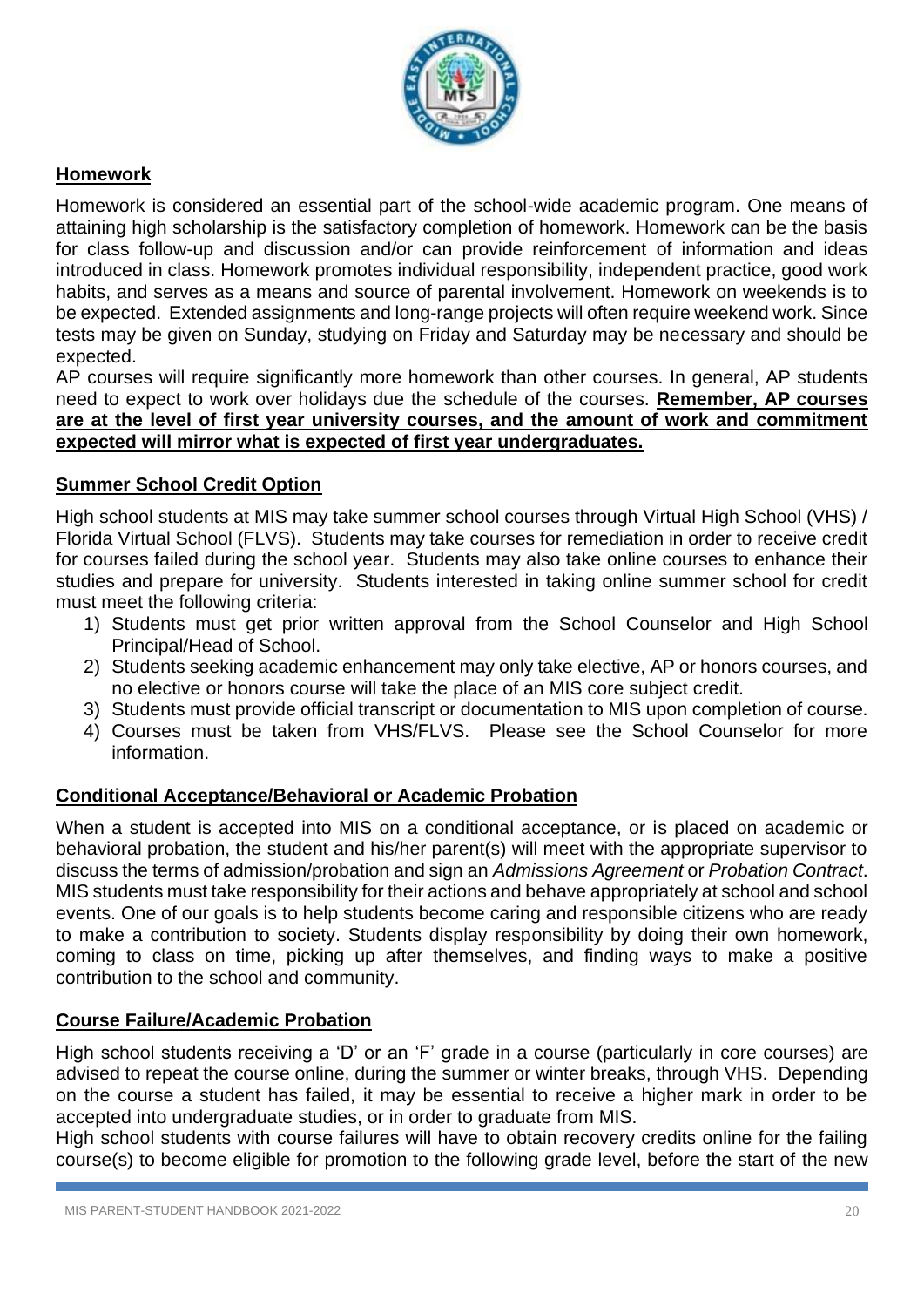

school year. Otherwise, they may be retained at the current grade level they are in if they do not meet the eligibility requirement for promotion.

#### **Elementary, middle school, and high students with three or more core subject failures during the academic year will be retained (or held back) at the current grade level the following school year.**

Student progress reports will be reviewed by the Principals at the end of each semester. Any student who has a failing grade in a course at the end of the first semester (59% or below) will be put on academic probation for the remainder of the year. Principals may also prescribe academic probation for students who are in danger of course failure.

## **Procedure/Academic Probation**

Academic Probation will follow the same procedure as any student being placed on probation for behavior.

- 1) Parents will be informed of the "academic probation" status by means of a letter from the Principal. The student and his/her parent(s) will be required to meet with the Principal to discuss the conditions of academic probation.
- 2) The student and his/her parent(s) will sign a contract stating the expectations of the student, parent(s), and school for the duration of the academic probation.
- 3) Students who remain on academic probation after one semester, or at the designated deadline for improvement, may be withdrawn from MIS.

# **Grade Point Average (GPA)**

The semester grades are used to determine the cumulative GPA. Only grades earned at MIS are used to determine a student's cumulative GPA. A cumulative GPA is maintained for grades 9-12. Colleges and universities look very carefully at a student's GPA. The GPA is required on some college applications. It is important for students to keep in mind that US colleges and universities consider all four years of high school when accepting or rejecting a candidate for admission. Beginning with the freshman year, students need to build a strong academic record. For more information regarding GPA and college admission, please see your School Counselor.

# **PSAT - (Preliminary) SAT**

The High School administers the PSAT (grades 10 and 11) at school in October. MIS is an authorized center for PSAT. Students must make their own arrangements for taking other standardized tests such as the SAT, the SAT subject tests, and the ACT. Students can seek their School Counselor's help in registering for these tests.

#### **Counseling Services**

Students are able to make an appointment with the K-12 school counselor at any time during the school day. Please be advised that these appointments may book up quickly, so try to book in advance unless it is an emergency. Counseling services range from art therapy to cognitive behavioral therapy and can address topics that are either academic or social/emotional. Parents wishing to make an appointment with the school counselor can call the school.

Students wishing to receive college application support from the high school guidance counselor, please be aware that university lists and applications, CV support, and personal essay editing takes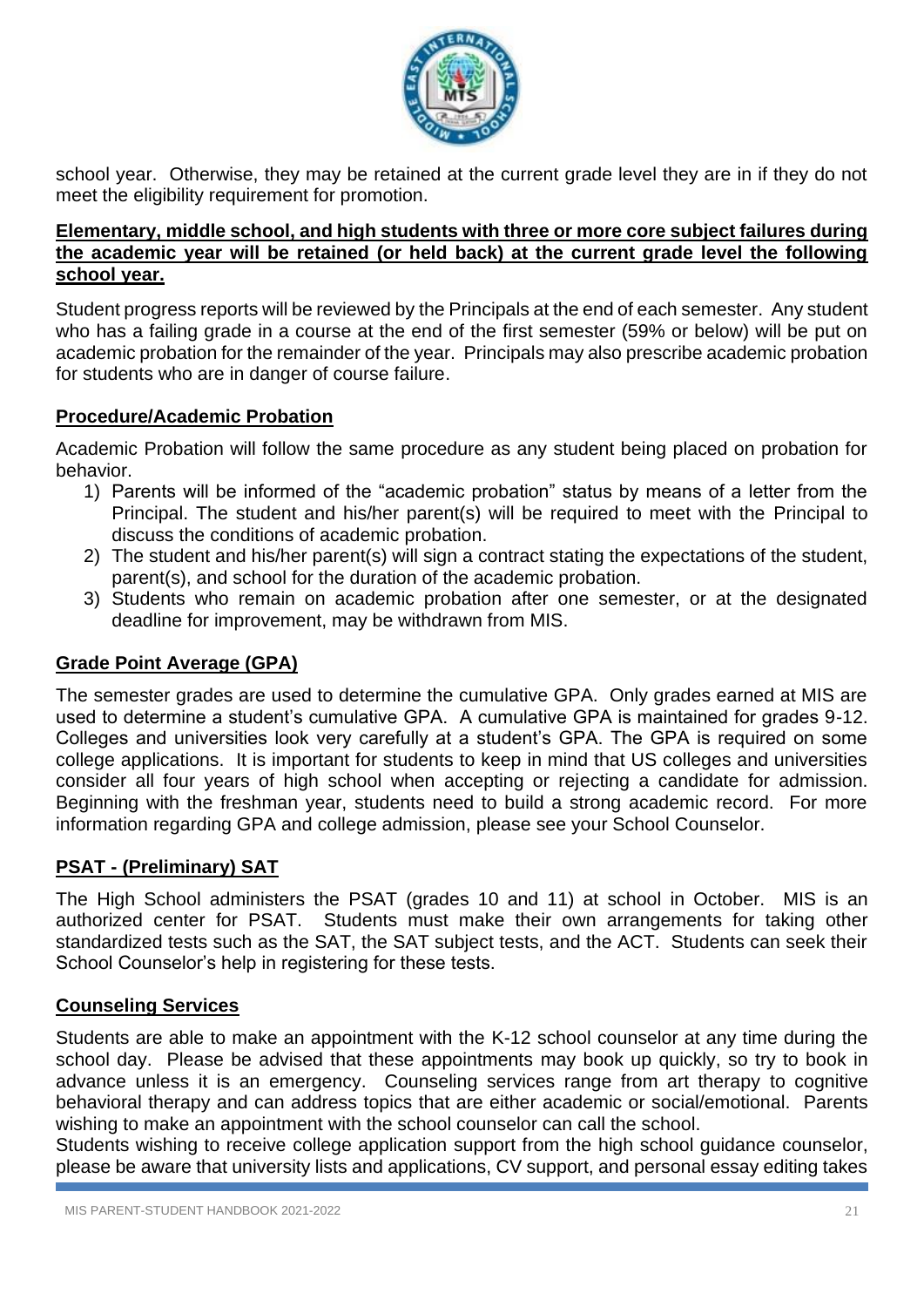

time. Please do not bring the guidance counselor an application to fill out only a few days before the deadline, as there will be no guarantee that it can be completed in such a small timeframe. Materials should be brought in for review or completion a week or two before application deadlines, as a minimum, in order to ensure that students will be able to submit their materials on time.

# **Acceptable Technology Use Policy**

Information and interactions available through the school network and the Internet have become a vital part of the education process. MIS is committed to providing safe access to computers, network services, and the Internet. Users are expected to make appropriate choices when using the school's technology resources, just as they are anywhere on the school campus.

Appropriate behavior should also extend beyond our campus. Inappropriate use of electronic communications at home can have a negative impact on the school climate. Parents have a responsibility to monitor student computer use at home, and students have a responsibility to report problems. Students who bring their own laptops or other technology devices to school must follow the MIS Acceptable Use Policy. Additionally, personal laptops must have active, up-to-date virus protection.

Electronic devices/phones and headphones are not allowed to be used or accessed during the school day unless specifically requested by a member of staff. Please gently remind your child to switch off their phones when entering the school premises, and that they can only switch it on again after they have left, unless authorized by a member of staff for academic purposes. Any student who fails to adhere to this request will have electronic devices/headphones confiscated and returned only to the parent, as well as receive appropriate disciplinary measures.

#### *Unacceptable Technology Use:*

- Using inappropriate language
- Going to inappropriate web sites
- Downloading or uploading non-academic files, including peer to peer, BitTorrent, music, video or programming files
- Installing personal software on school computers
- Damaging or altering technology equipment or files
- Hacking or any other malicious actions, including circumventing Internet filters or using proxies
- Violating copyright laws by unauthorized copying of software, downloading of images or videos
- Plagiarism
- Harassing, insulting, or attacking others
- Revealing passwords or personal information or using another person's account
- Intentionally wasting resources such as printer, ink, and paper
- Playing online games

#### *Consequences for Inappropriate Use:*

Violations may result in a loss of privileges, as well as other disciplinary or legal action.

#### *Cautions/Disclaimer:*

MIS staff members have the right to monitor student use of all technology equipment on MIS campus, including personal electronic devices. This might include examining student files and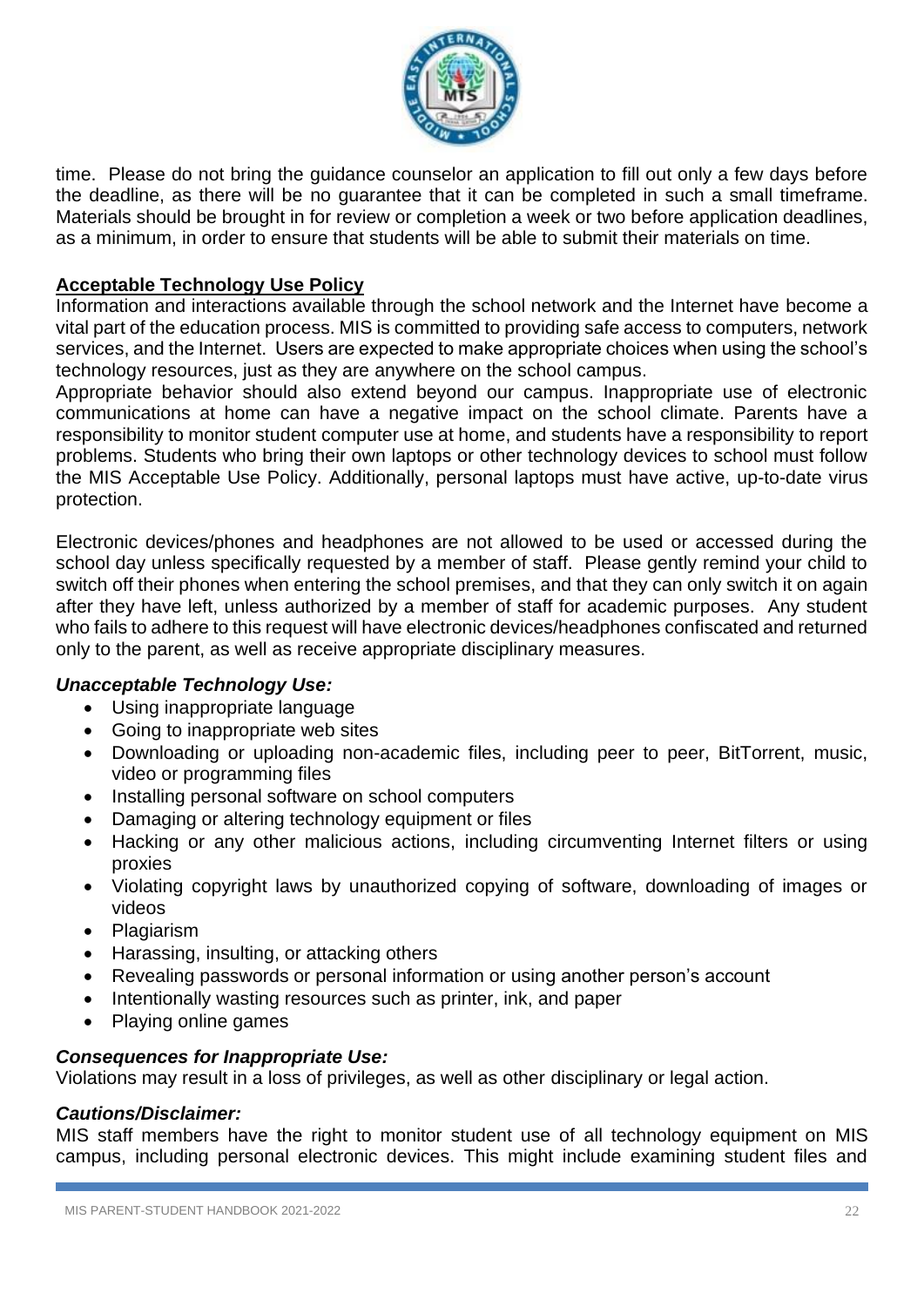

emails stored on servers, computers, and phones. Computer work on the school network may be remotely observed without a student's knowledge. MIS will take reasonable precautions to insure the security and appropriate use of the computer networks. Ultimately, it is the responsibility of each individual to be familiar with these guidelines throughout the school year if necessary.

# **Honor, Conduct, and Discipline**

#### *Guiding Principles:*

- This document supports relevant MIS policies including student attendance, student rights and responsibilities, as well as student behavioral expectations and consequences for student misconduct.
- This document is to be read in conjunction with other relevant documents such as information technology, academic honesty code, etc.
- Students and staff are expected to uphold these values to ensure teaching and learning are the primary focus and to allow students every opportunity to excel.
- Students are responsible for their actions. This means they should understand they will be held accountable and will face consequences for inappropriate behaviors.
- It is understood that students, like adults, will make decisions and take actions at times that are inappropriate or unwise and that learning can take place from these actions.
- Consequences for inappropriate behavior will, as much as is practicable, be immediate, relative, consistent, cumulative and always enforced.
- While consistency is a key component when managing student behavior, it is understood that each case is unique. Also, the MIS school community, local community, and wider environment are to be considered when applying this policy and its procedures.
- Management of student behavior is applicable during regular school hours or when students are associated in any way with MIS, such as traveling to and from school, or when attending any school-associated activity.
- According to MIS policy, our support, guidance, and concern for the learning of students does not stop at our school gates, nor does a student stop being a member of the MIS community when they leave campus. Students who are engaged in unlawful activity, or acts of intimidation or physical violence, shall be subject to the appropriate school disciplinary policy that forms on-campus behavior.
- Confidentiality in any discipline matter is imperative, but relevant parties will be informed about a student that is involved in a discipline issue, so that they are aware in order to support the student if needed.

Mutual trust and intellectual honesty are essential in an educational environment. This spirit embodies the core values shared by all members of the MIS school community. Our *Academic Honesty Guidelines* define the importance and meaning of academic honesty, clarify the expectations placed upon students, parents, administrators and teachers, and articulate a range of consequences. The fundamental beliefs underlying and reflected in this document are:

- The MIS values of responsibility, integrity, community, and empathy encourage an academically honest ethos at our school.
- Every student has the right to an academic environment that is free from all the injustices caused by academic dishonesty.
- All members of the MIS community contribute to its academic integrity.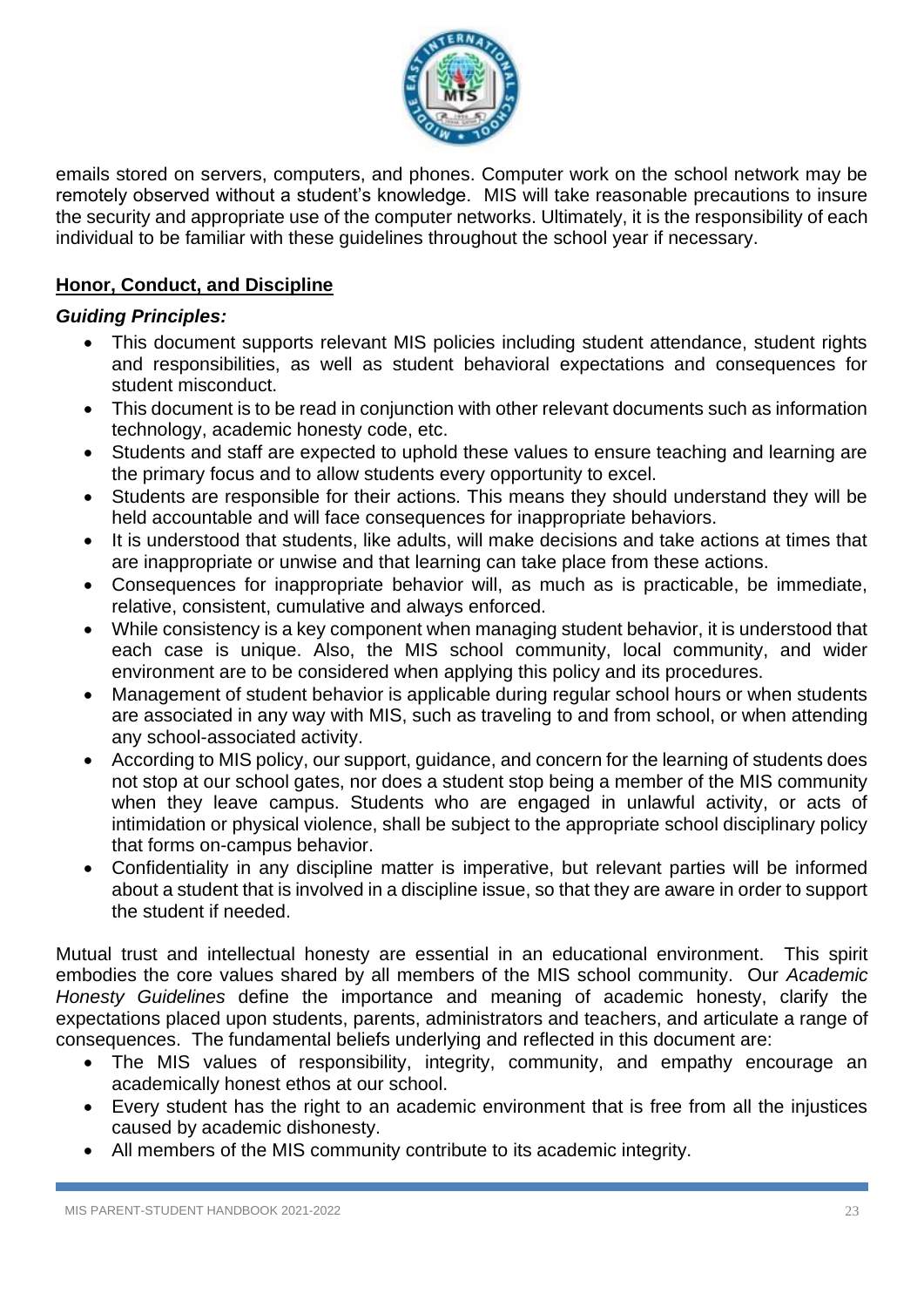

• All members of the MIS community should be involved in supporting and modeling Academic Honesty principles and expectations.

# *Expectations of the MIS Community with regards to Academic Honesty:*

Each STUDENT will maintain and support academic integrity at MIS by:

- Completing all assigned work, activities and tests in an honorable way one that avoids all forms of malpractice and avoids collusion.
- Understanding the school-wide Academic Honesty guidelines and individual teacher assignment guidelines.
- Clarifying with the teacher anything that may be unclear about an assignment, with respect to how these guidelines may apply to it.
- Encouraging fellow students to support and adhere to these guidelines.

Each TEACHER will maintain and support academic integrity at MIS by:

- Clearly presenting the school-wide Academic Honesty principles to show how they apply to that teacher's class.
- Providing explicit guidelines for working on assignments in each class, particularly providing examples of acceptable collaboration (if any) versus collusion.
- Appropriately reporting ALL violations.
- Maintaining classroom vigilance and the integrity of the testing process.
- Explaining the use and limits of permissible study aids in coursework.
- Using appropriate tools for teaching and for detecting plagiarism.

Each ADMINISTRATOR will maintain and support academic integrity at MIS by:

- Making available to all students, teachers, and parents a copy of this document on the school's official website: **[www.misqatar.com](http://www.misqatar.com/)**
- Facilitating ongoing conversations and reflection about academic honesty.
- Administrating fair and consistent consequences for offences of the *Academic Honesty Guidelines*.
- Maintaining records of violations.
- Encouraging students to support and adhere to these guidelines.
- Ensuring the process is aligned with MIS's mission and values.

Each PARENT/GUARDIAN will maintain and support academic integrity at MIS by:

- Becoming knowledgeable about the Academic Honesty Guidelines for individual teacher's classes.
- Helping the student understand that the parent values honesty and expects the student to comply with these guidelines.
- Supporting the imposition of consequences if the Academic Honesty Guidelines are violated.
- Providing help with assignments at home, only if confident that the teacher's guidelines for assignment completion have not indicated such help as jeopardizing the authenticity of the student work.

# *Academic Honesty Guidelines at MIS expressly forbid the following:*

#### **Cheating**

Cheating involves giving, receiving and/or attempting to offer unauthorized aid or unfair advantage in any academic work. Such acts include, but are not limited to: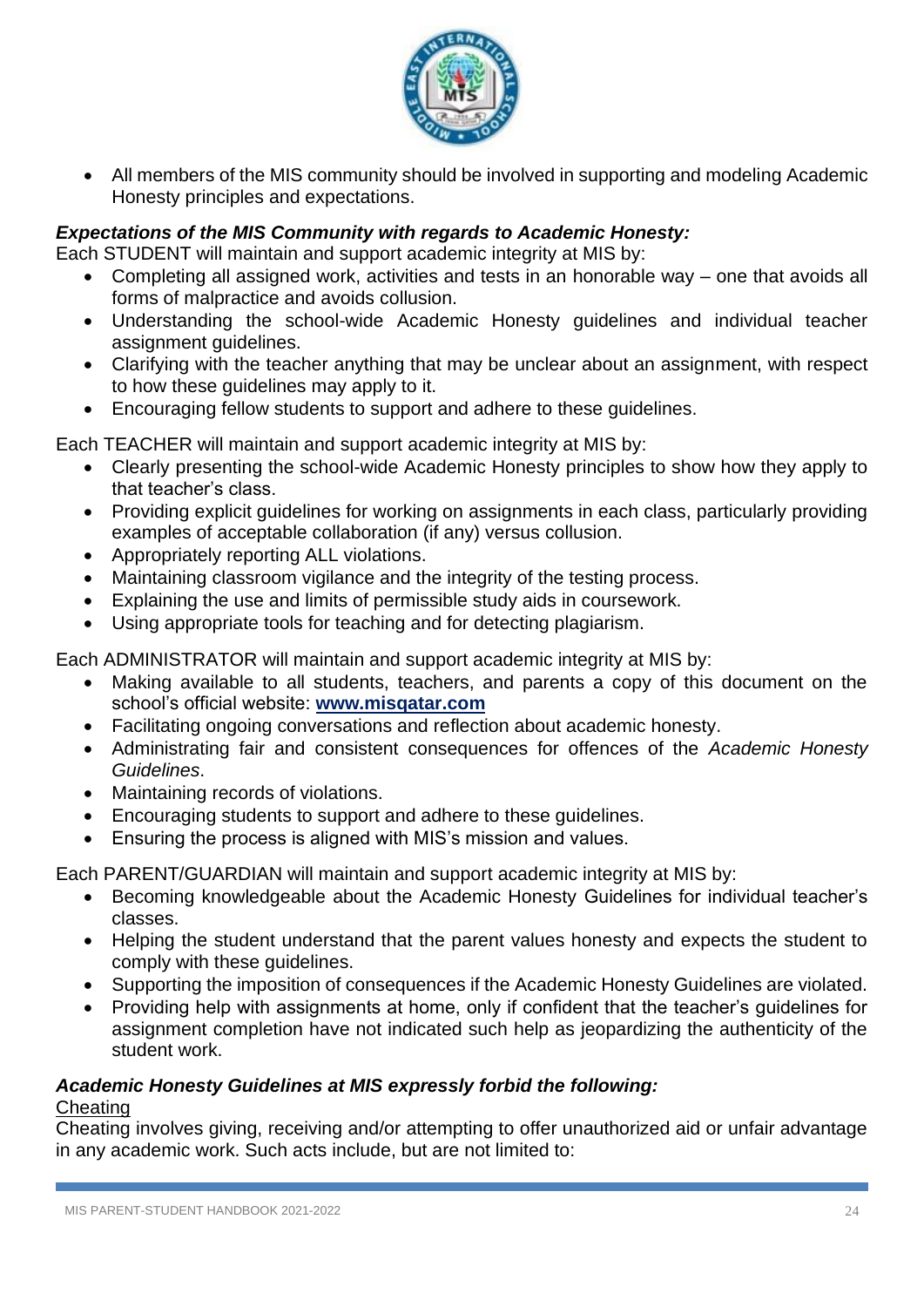

- Talking or the use of signs or gestures during a quiz, test, or examination
- Copying from another student or allowing copying
- Disclosing or sharing information on a test or quiz with others who have not yet taken the assessment
- Submission of pre-written assignment at times when such assignments are supposed to be written in class
- Exceeding time limits on timed tests, quizzes or assignments without authorization
- Unauthorized possession of or use of study aids, electronic devices, notes, books, data, or other information
- Computer fraud
- Sabotaging the projects or experiments of other students
- Fabrication of data or information
- Presentation as "new" work of work previously submitted for another course/ Any desire to re-submit previously assessed work, in part or in whole, must be pre-approved by the teacher

If a student is caught cheating in an exam, this will warrant an automatic "F" in the exam.

#### Plagiarism

Plagiarism includes breaches of authenticity such as copying of the language, structure, programming, computer code, graphs, visuals, music, ideas and/or thoughts of another and presenting it as one's own work. It also includes any unauthorized use of intellectual property. Students must be particularly aware that taking information, graphs, or visuals from the internet may involve "stealing" intellectual property and will result in a lack of authenticity if the source is not fully acknowledged. Plagiarism occurs frequently due to inadequate paraphrasing or a lack of understanding that even when the ideas of another have been paraphrased well, the source must still be credited.

#### Falsification/Lying

Falsification includes the statement of any untruth either verbally or in writing, with respect to any circumstances relevant to one's academic work. Such acts include, but are not limited to:

- The forgery of official signatures
- Tampering with official records
- Fraudulently adding, deleting, or manipulating information on academic work after the testing period or due date of the assignment
- Lying or failing to give complete information to a teacher
- Claiming illness to gain extra preparation time for tests, quizzes or assignments due

# **Stealing**

Stealing includes the taking, without the right or permission to do so and with the intent to keep or make use of wrongfully, the schoolwork or materials of another. Such acts include but are not limited to:

- Stealing copies of tests and quizzes
- Illegitimately accessing the teacher's answer key for tests or quizzes
- Stealing the teacher's edition of the textbook
- Stealing another student's homework, notes or handouts
- Stealing the personal property of another person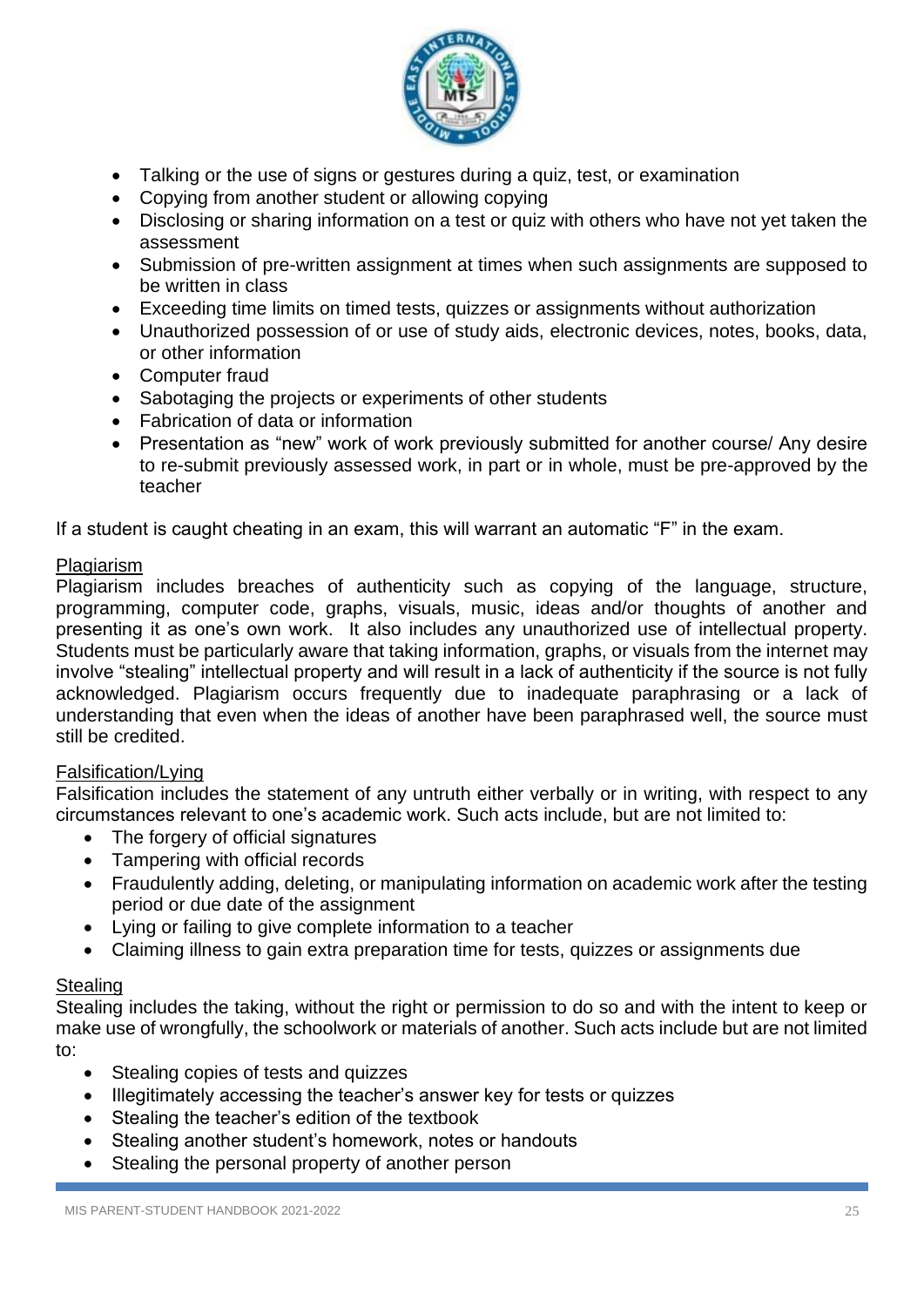

# **APPENDICES**

The following pages will include:

- ❖ *Schedule for the Day*
- ❖ *MIS Organizational Structure*
- ❖ *Key Phone Numbers*
- ❖ *School Fee Guidelines and Policies*
- ❖ *School Bus Policy*
- ❖ *Digital Device Policy*
- ❖ *School Calendar 2021-2022*

# **Schedule for the Day**

#### **Kindergarten:**

| <b>Assembly</b>     | <b>Period 1</b> | <b>Recess</b>             | <b>Period 2</b>      | <b>Period 3</b>  | <b>Period 4</b>    | <b>Period 5</b>   |
|---------------------|-----------------|---------------------------|----------------------|------------------|--------------------|-------------------|
| $\vert$ 7:15 - 7:55 |                 | $8:00 - 8:45$ 8:45 - 9:30 | $\vert$ 9:30 - 10:15 | 10:15 -<br>11:00 | $11:00 -$<br>11:45 | $11:45-$<br>12:30 |

#### **Elementary:**

| <b>Period</b> | <b>Period</b> | <b>Recess</b><br><b>Period 3</b> | <b>Period</b> | <b>Period</b> | <b>Period</b> | <b>Period</b> | <b>Dismissal</b> |
|---------------|---------------|----------------------------------|---------------|---------------|---------------|---------------|------------------|
| $7:15-$       | $8:15-$       | $9:15 -$                         | $10:10 -$     | $11:05 -$     | $12:00 -$     | $1:00 -$      | 2:00             |
| 8:10          | 9:10          | 10:05                            | 11:00         | 11:55         | 12:55         | 1:55          |                  |

# **Middle School:**

| <b>Period</b> | <b>Period</b> | <b>Period</b> | <b>Recess</b><br><b>Period 4</b> | <b>Period</b> | <b>Period</b> | <b>Period</b> | <b>Dismissal</b> |
|---------------|---------------|---------------|----------------------------------|---------------|---------------|---------------|------------------|
| $7:15 -$      | $8:15 -$      | $9:15 -$      | $10:10 -$                        | $11:05 -$     | $12:00 -$     | $1:00 -$      | 2:00             |
| 8:10          | 9:10          | 10:05         | 11:00                            | 11:55         | 12:55         | 1:55          |                  |

#### **High School:**

| <b>Period</b> | <b>Period</b> | <b>Period</b> | <b>Period</b> | <b>Recess</b><br><b>Period 5</b> | <b>Period</b> | <b>Period</b> | <b>Dismissal</b> |
|---------------|---------------|---------------|---------------|----------------------------------|---------------|---------------|------------------|
| $7:15-$       | $8:15 -$      | $9:15 -$      | $10:10 -$     | $11:05 -$                        | $12:00 -$     | $1:00 -$      | 2:00             |
| 8:10          | 9:10          | 10:05         | 11:00         | 11:55                            | 12:55         | 1:55          |                  |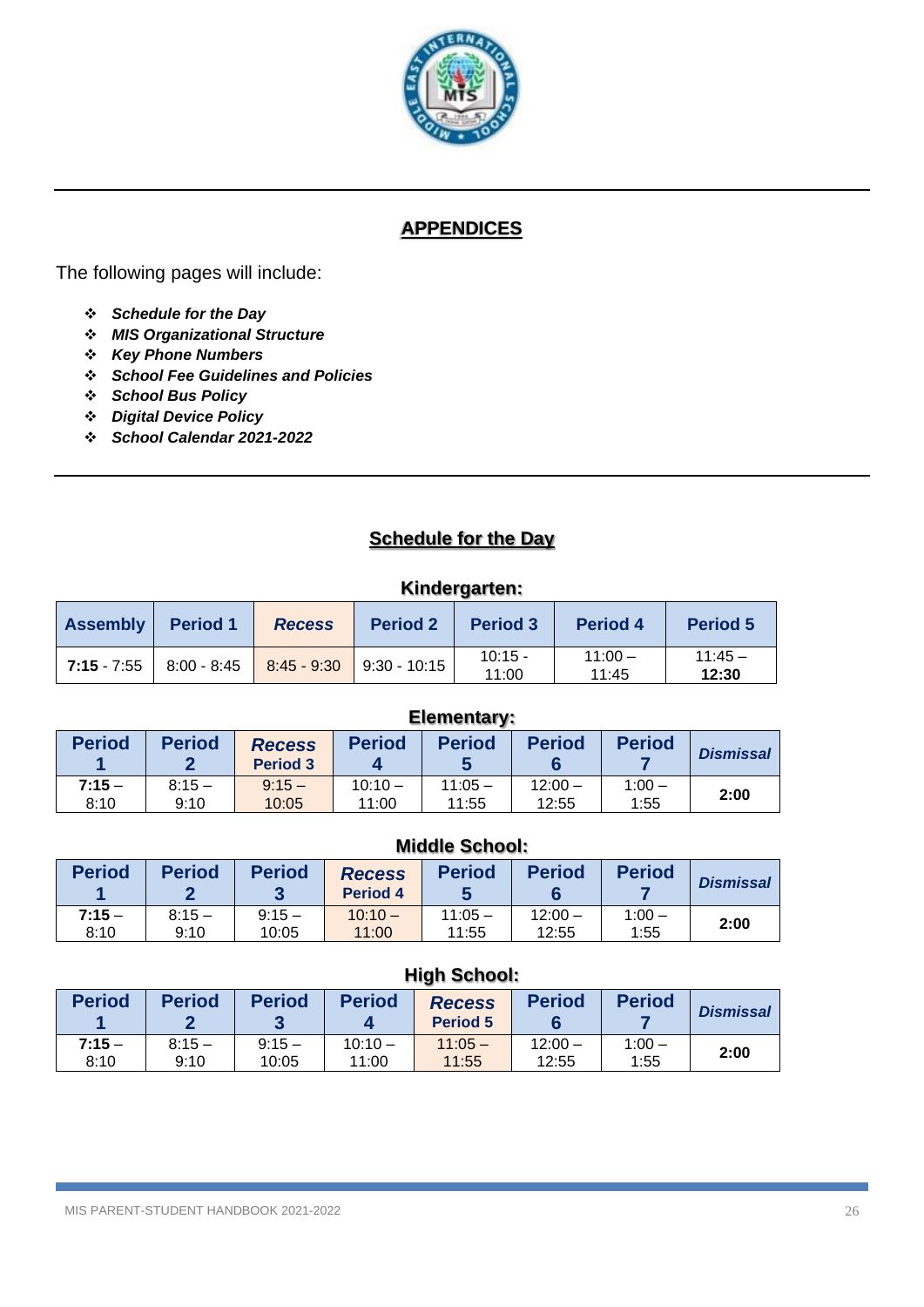

# **MIS Organizational Structure for the 2021-2022 school year**

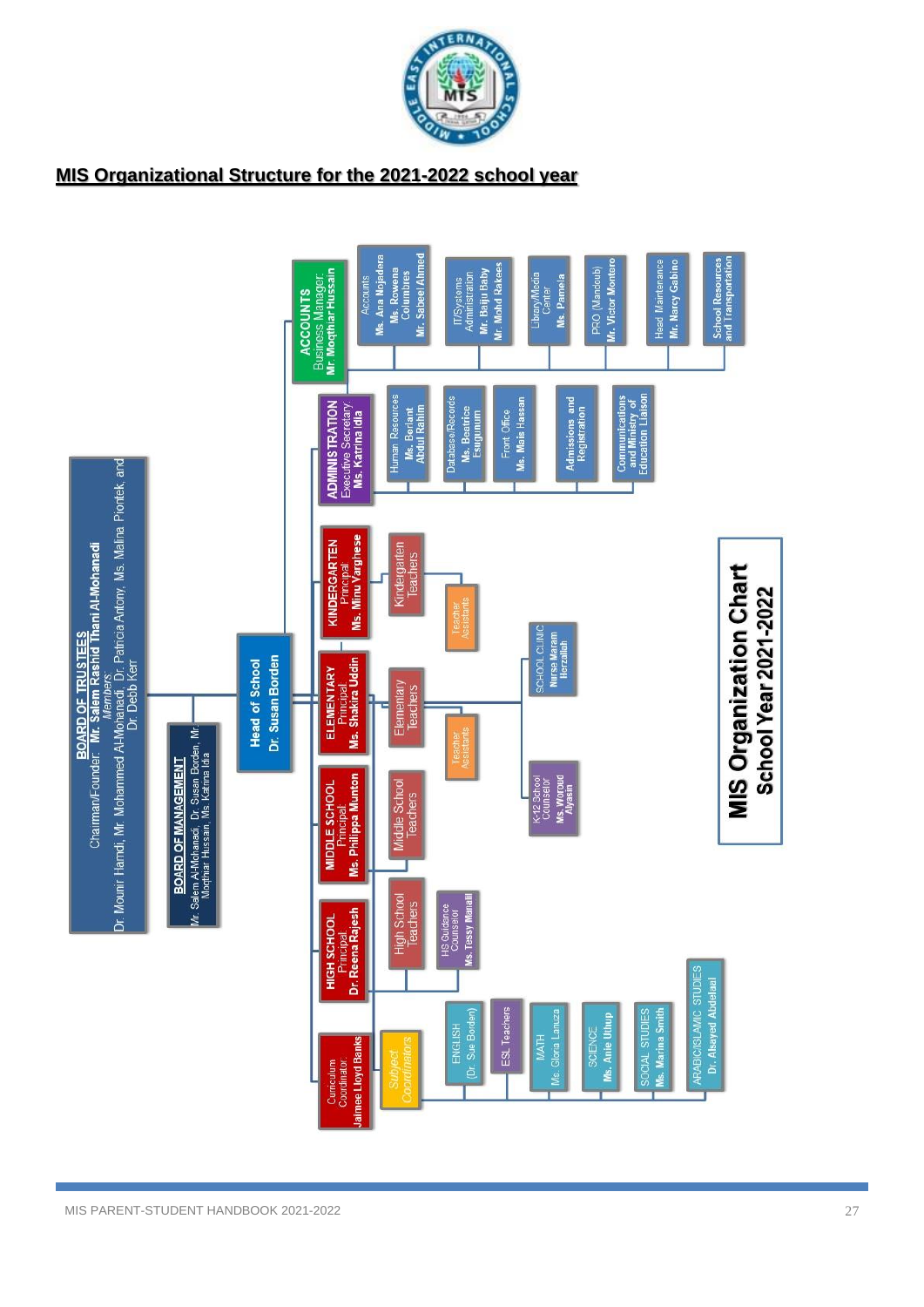

# **Key Phone Numbers**

#### MIDDLE EAST INTERNATIONAL SCHOOL

*Address:* P.O. Box 269 – Doha, Qatar *Telephone:* (974) 4444-9892 / 4441-6453 *Fax:* (974) 4431-4988 *Website:* [www.misqatar.com](http://www.misqatar.com/)

# **Direct Extensions**

| Front Office: Dial ext. 0                                                                           | General inquiries, appointment requests (teachers and           |  |  |  |  |
|-----------------------------------------------------------------------------------------------------|-----------------------------------------------------------------|--|--|--|--|
|                                                                                                     | Principals)                                                     |  |  |  |  |
| Accounts: Dial ext. 102                                                                             | School fees/invoices, bus transportation, school books,         |  |  |  |  |
|                                                                                                     | uniform, transcript of records                                  |  |  |  |  |
| <b>Administration / Admissions:</b><br>Admissions, newsletters/memos, certificates of registration, |                                                                 |  |  |  |  |
| Dial ext. <b>110</b>                                                                                | appointment requests (Head of School and Chairman)              |  |  |  |  |
| HR & Database/Records: Dial ext. 103                                                                | Job vacancies, staff and student records, Ministry of Education |  |  |  |  |
|                                                                                                     | student databse                                                 |  |  |  |  |
| School Clinic: Dial ext. 112                                                                        | Kindergarten Department: Dial ext. 116                          |  |  |  |  |

#### **School Fee Guidelines and Policies**

- ✓ Application / Placement Fee: QR. 204/- *Payable when each application and documents are submitted. This fee is nonrefundable, covering the cost of testing and reviewing the student's application.*
- ✓ Registration Fee: QR. 2550/- *Payable upon confirmation of acceptance into the school. This fee is nonrefundable, to guarantee the reservation of a seat for the applying student.*
- ✓ Security Deposit: QR. 1020/- *Payable along with the tuition fee which is refundable when the student leaves MIS, after deduction for any loss or damage of school property including books, furniture and fixtures that the student may incur.*
- ✓ Re- Enrollment Deposit: Qrs. 1000/- *Payable for each child which is due at re-enrollment time to secure a seat for your child for the next academic year. This will be deducted from the tuition fees.*
- $\checkmark$  Tuition Fee: Invoiced on a yearly basis, payable in two payments. Each payment is due before the beginning of each semester. This fee is nonrefundable once the semester starts.
	- First Payment: By the month of September (postdated check of September  $1<sup>st</sup>$ )
	- Second Payment: By the month of February (postdated check of February 1<sup>st</sup>)
	- Uniform and Books Fees: To be paid with first term fees
	- Postdated checks will be deposited in the bank on their due date.
	- Students may be prevented from entering their classes if the requisite fees have not been settled. Therefore, all fees due for the term should be paid in full (either in cash or checks) prior to the start of that corresponding term.
- $\checkmark$  Book Fees: QR. 1530/-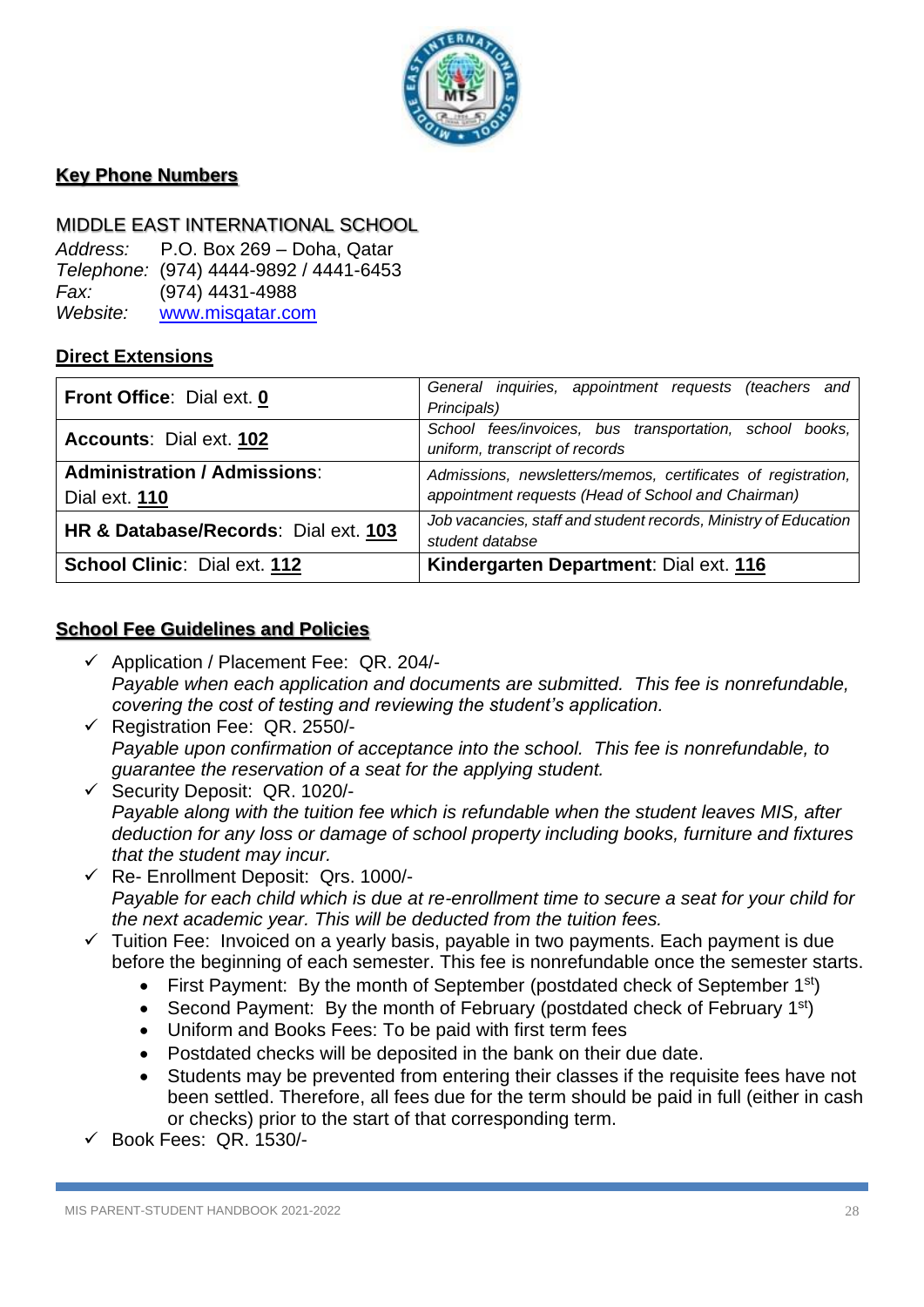

*Payable along with the tuition fee and nonrefundable. All text books will be issued in good condition and do not need to be returned at the end of the academic year.*

# Returned Checks

In the case of reflux (Returned Check) for the first time, the actions below will be taken:

- 1. The parent will be called or texted message will be sent informing the parent to pay within two days.
- 2. In case of non-payment during the two days, the check will be resent to the bank again. And if the check is retuned for the second time, it will be forwarded to the legal department to take required action.
- 3. During the repayment period, following measures will be taken:
	- a. The parent will not be allowed to receive the student class assessment, transcript and report card for the semester that is not paid.
	- b. The student will not be registered for the next academic year.
	- c. The school will not issue a leaving certificate, in case of his/her desire to leave the school.

# Company Sponsored Students

- School will directly follow up with the companies after the parents submit a letter from the employer that the company will bear the all the school fees.
- If the company fails to pay the desired school fees on time, the school will not issue any transcript, report card, class assessment and leaving certificate.

# Terms and Condition

- The school reserves the right to accept students from the waiting list in place of students, who have not paid the fees on time as per the schedule.
- It should be noted that the registration of every child is treated individually. No fees can be transferred from one child to another, even within the family.

The school will only refund the tuition fees as per below terms and conditions:

- 100% Refund : Full term fees is refundable after deduction of registration fees, placement and application fees if the Administration / Finance Department are notified in writing of the withdrawal of a student before the term starts.
- 0% Refund : No fees will be refunded if the Administration and Finance Department are notified the withdrawal of a student after the term starts, as per the schedule.
- Only the tuition fees are refunded for bad behavior or expelled students. This amount will be prorated as per the student attendance.
- The school reserves the right to take any required action due to non-payment of fees, as per the above policy.

# **School Bus Policy**

In keeping with the school's responsibility for health and safety of students in its care, the following rules are to be followed by all those riding the school buses to and from school or for other schoolsponsored transportation services:

#### Rules on the School Bus: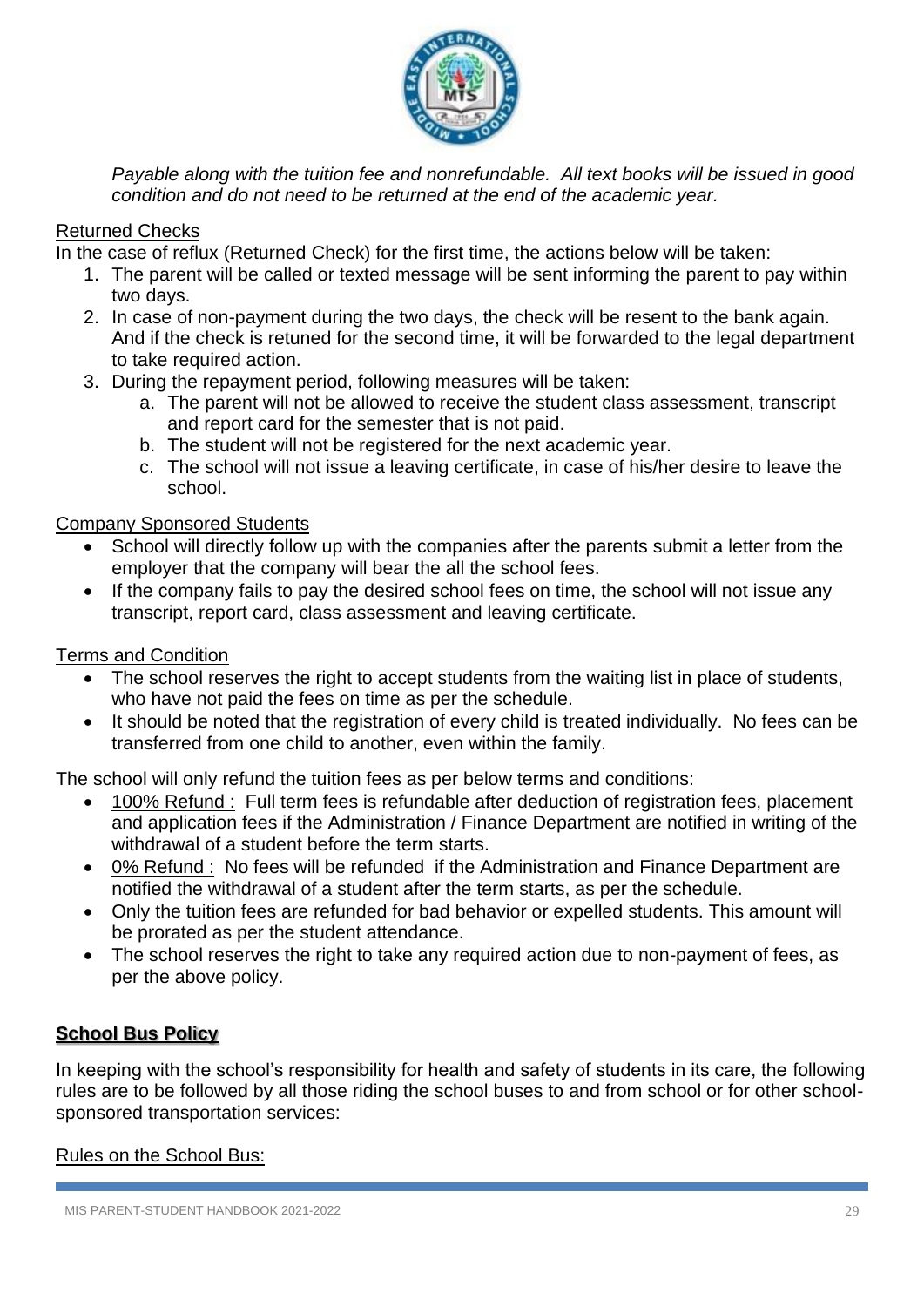

- a) The bus driver is in charge of the bus and all its passengers, who are to follow the instructions and directions of the driver.
- b) Students will be courteous to classmates and the bus driver.
- c) Parents are responsible for any damage done to the buses by their children.
- d) Students are to ride their assigned bus and to be discharged at their designated stop.
- e) Students will be at their designated bus stop on time.
- f) Students will follow safety rules at the bus stops, in particular:
	- a. As the school bus approaches a bus stop, students are to stand and wait at a safe distance for the bus to stop completely and for the door to open, before approaching the bus; Students are not to interfere with anyone passing to or from a seat.
- g) Students will not stand while the bus is in motion.
- h) The emergency door will only be opened in emergencies.
- i) Students assigned to a seat by the bus driver are to sit in it.
- j) Fighting is not allowed on the school bus.
- k) There will be no throwing of objects on the bus.
- l) Students will not play musical instruments on the bus.
- m) Students will not eat on the bus.

#### Procedures for Handling Misconduct on the School Bus:

- a) When an incident occurs, the driver will pull the bus to the side of the road and stop the bus with its hazard lights flashing. The driver will then warn the person(s) involved to stop their misbehavior and continue en route, if possible. No driver may refuse transportation to a student designated by the school as having the privilege of riding, nor may the driver discharge any student in route, unless it is the student's authorized stop.
- b) The driver must report immediately all cases of misconduct and bus damage to the School Supervisor in writing, utilizing the appropriate form.
- c) The School Supervisor along with the School Principal will determine whether a student will be suspended from riding the bus.
- d) Bus drivers will issue verbal warnings to students before writing an incident report.
- e) Incident reports are written at the discretion of the bus driver. In each case, the bus driver will give the student verbal warning(s) so that the student understands that what he or she is doing is distracting the driver. Any rules and regulations that are broken are considered an incident and may be reported as such. Incident reports are made out with an original form and three (3) copies for documentation. The original and one copy are turned in to the Principal. The Principal mails one to the parents and sends one back to the Bus Supervisor, stating what action the school has taken about the misconduct of the student on the school bus. The driver will turn in the second copy to the Bus Supervisor, and the third copy will go to the School Transportation official file.
- f) Students will be suspended from riding the bus for the following infractions:
	- · *Swearing or obscene gestures to the bus driver*
	- · *Striking the bus driver*
	- · *Bus driver being hit by a flying object*
	- · *Distraction in the school bus*
	- · *Opening the emergency door*
	- · *Three incident reports*
	- · *Lighting matches on the school bus*
	- · *Smoking on the school bus*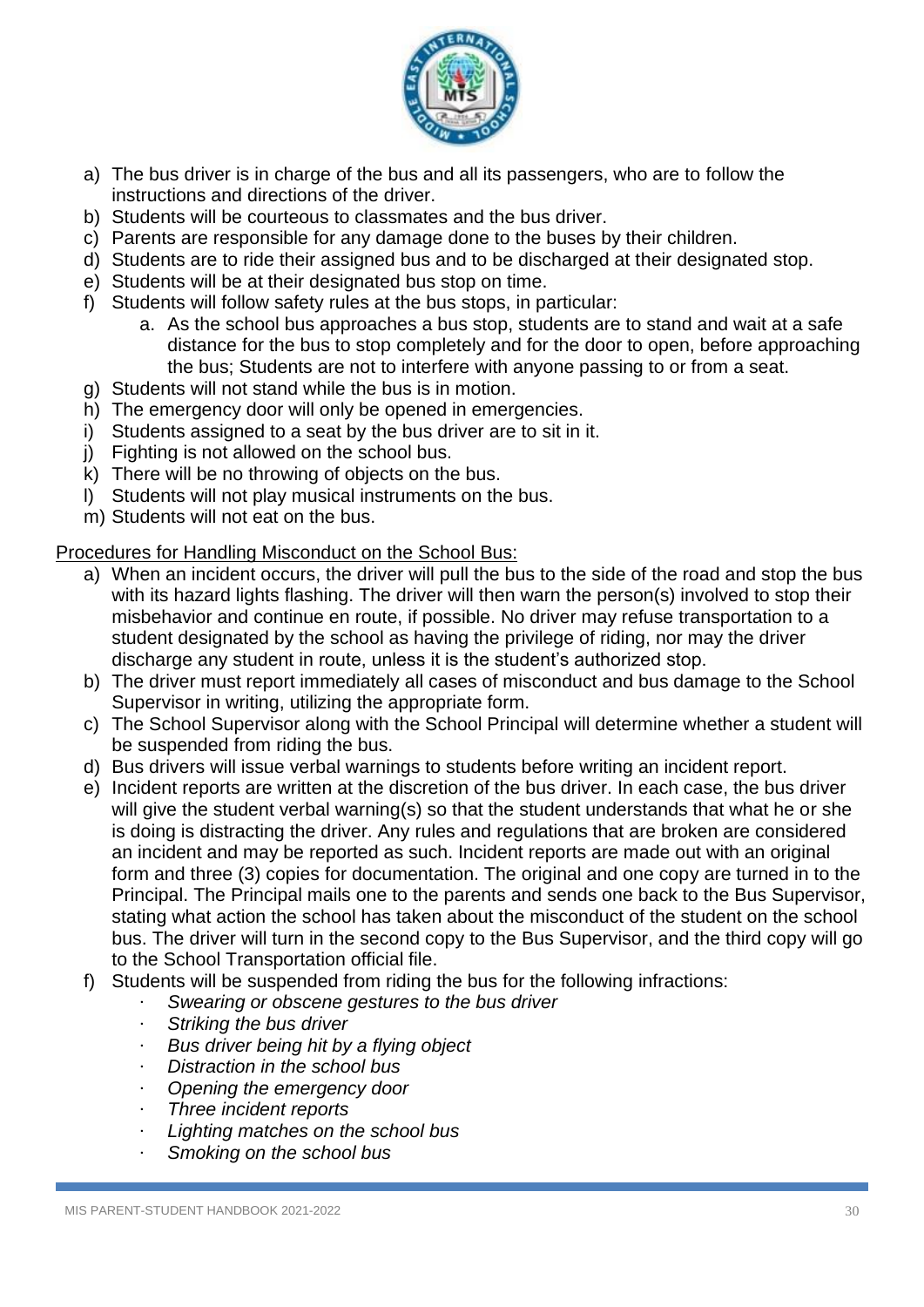

- · *Fighting*
- · *Not sitting in the assigned seat*
- · *Unauthorized possession of a weapon such as a knife, club, etc.*
- g) Students suspended from riding the bus, after the parents have been notified, will not be allowed to ride any school bus to and from school. The parents will be expected to provide their own transportation.

[Contact person for busing services: Mr. Sabeel Ahmed]

# **Digital Device Policy**

1. Digital devices will be used for educational purpose

- Access to the Network/Internet has been established for educational purposes and research consistent with the school's educational mission and goals. Students' technology usage must be in accordance with school rules, and school policy and regulations.
- The use of personal technology at school is a privilege, not a right.

Inappropriate use may result in the cancellation of those privileges and/or discipline.

- 2. Responsibilities
	- The user is responsible for all of his/her actions and activities involving technology, including personal portable technology. Examples of user responsibilities include but are not limited to the following:
		- Using the computers or other technology with teacher permission and supervising
		- Using permissible personal technology only for educational purposes and in designated areas and at designated times

# 3. Acknowledgement

- Students and their parents are required to sign user agreement/acknowledgment forms in order for any student to access and/or use school technology. Written parental permission is required for permissible student use of personal technology at school.
- Students must use technology in academically honest ways at all times, and are prohibited from using technology to engage in cheating, to aid other students in cheating, or to obtain an unfair academic advantage for themselves or others including grade tampering.
- Students will use technology in accordance with school student codes of conduct*.* Student conduct that violates this policy or its regulations or any other existing board policy or regulation, or school rule is prohibited and may result in student discipline and/or suspension of or revocation of computer privileges.
- Students may use personal technology devices with teacher approval, supervision, and after receiving instruction in the safe environment. Students may use their personal devices at school only at designated times and in designated places.
- Students are prohibited from using personal devices accessed through their personal networks while at school.
- Written parent permission is required for students to bring to and use their personal electronic devices at school.
- Personal electronic devices may be brought to and used in the school for educational and instructional purposes only. Use of personal devices at school is a privilege. Accordingly, students who engage in use of personal devices at school during the school day for noneducational purposes or who otherwise violate school policy and in such use may be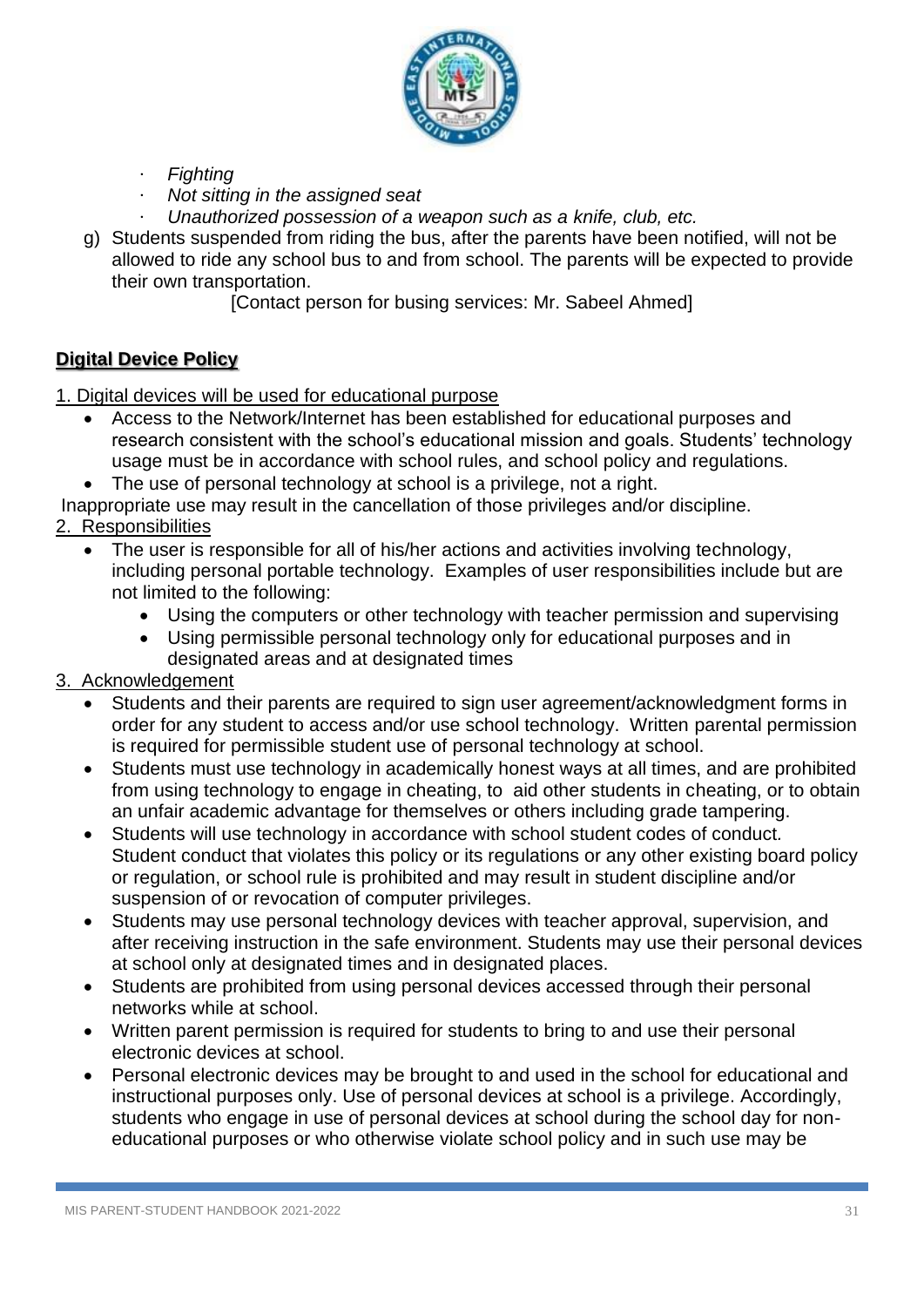

subject to modification to or loss of the privilege, and/or be subject to discipline up to and including expulsion in accordance with applicable school policies.

- Students must use personal technology in academically honest ways and are prohibited from using technology to cheat, to aid other students in cheating, or to otherwise obtain an unfair academic advantage for themselves or others including grade tampering
- Students using personal devices must have the permission of their teacher before using the device.
- Students must immediately comply with teacher's instruction to shut down or put away any device.
- Owners are encouraged to mark their devices in a manner to make them uniquely identifiable. However, responsibility to keep the device secure rests with the individual owner. MIS will not be held liable for loss, damage, or theft of personal devices used in school premises. If a device is stolen or damaged, it will be handled through the administrative office using the same procedures as other personal items that are stolen or damaged.
- Devices may not be used for inappropriate purposes, including, but not limited to: using applications outside of teacher instruction (games, email, etc…), storing or transmitting illicit or illegal material, harassing, bullying or discriminating against others, sending inappropriate messages, cheating on assignments, hacking, or knowingly distributing viruses, Trojans, or other damaging material or accessing non-school approved or established social media sites during school, etc.
- If a device is confiscated, it will be returned in accordance with applicable school policies and regulations.
- Personal devices should be brought to school with a fully charged battery, as there are not enough outlets to allow charging in the classrooms. The school is not responsible for providing for charging of personal devices.
- The camera in a personal device will not be used while on school property without specific permission from the teacher or administration and any such use must be in accordance with school rules and policies.
- Any user violating rules related to the use of personal technology or applicable school policies, is subject to loss of technology privileges and other disciplinary options provided by School Policy, or student codes of conduct, including, but not limited to, suspension and/or expulsion.
- 4. When students use technology to complete research projects/assignments:
	- Students are expected to respect intellectual property: Users understand online resources are the creation of others. They request permission to use resources as necessary, suitably cite any and all use of websites, books, media, etc. and abide by fair use rules.
	- They protect intellectual property: Users adhere to copyright laws and agreements. They seek permission to use the software and media others produce. They act with integrity.

No student will be permitted to use personal technology in school where such use is permitted without first signing the agreement below.